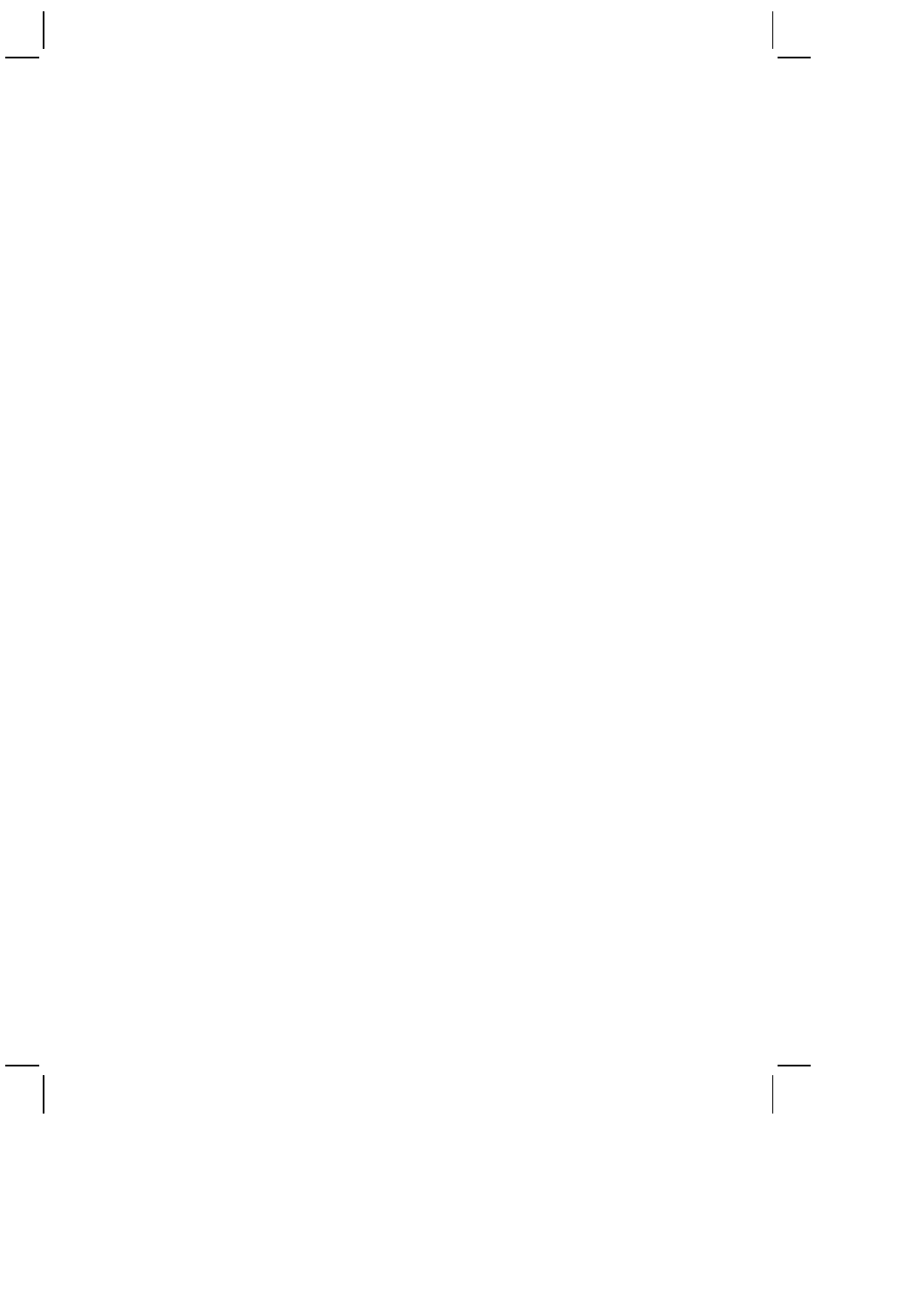# **CONTENTS**

| 1 |                          | Non-parametric tests for intraday jumps: Impact of periodicity |                                                          |    |  |  |  |  |  |
|---|--------------------------|----------------------------------------------------------------|----------------------------------------------------------|----|--|--|--|--|--|
|   | and microstructure noise |                                                                |                                                          |    |  |  |  |  |  |
|   | 1.1                      | Introduction                                                   |                                                          |    |  |  |  |  |  |
|   | 1.2                      | Model                                                          |                                                          | 3  |  |  |  |  |  |
|   | 1.3                      | Price jump detection method                                    |                                                          |    |  |  |  |  |  |
|   | 1.4                      | Simulation study                                               |                                                          |    |  |  |  |  |  |
|   |                          | 1.4.1                                                          | Intraday differences in the value of the test statistics | 9  |  |  |  |  |  |
|   |                          | 1.4.2                                                          | Comparison of size and power                             | 10 |  |  |  |  |  |
|   | 1.5                      | Comparison on NYSE stock prices                                |                                                          |    |  |  |  |  |  |
|   | 1.6                      | Conclusion                                                     |                                                          |    |  |  |  |  |  |
|   |                          | References                                                     |                                                          | 15 |  |  |  |  |  |
|   |                          |                                                                |                                                          |    |  |  |  |  |  |

**iii**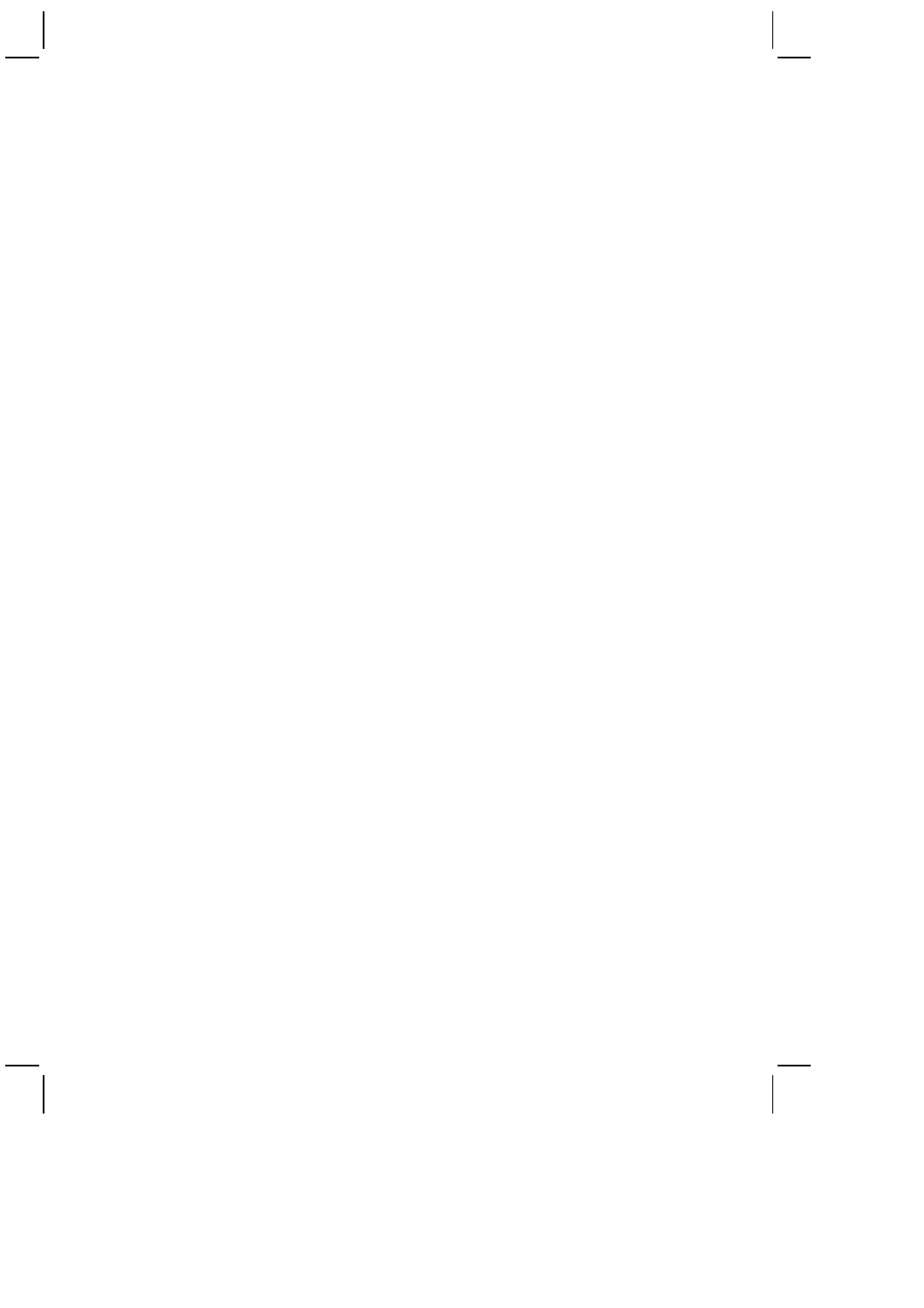Kris Boudt (K.U.Leuven, Lessius), Jonathan Cornelissen (K.U.Leuven), Christophe Croux (K.U.Leuven), Sébastien Laurent (Maastricht University and CORE, Louvainla-Neuve)

Opening, lunch and closing of financial markets induce a periodic component in the volatility of high-frequency returns. Accounting for this periodicity in the implementation of non-parametric intraday jump tests is important to avoid a size distortion. We review this topic and extend it by explicitly taking microstructure noise into account in the analysis of the size and power of intraday jump test statistics.

# **1.1 INTRODUCTION**

The occurrence of jumps is of particular interest in many practical financial applications. For example, jumps have distinctly different implications for the valuation of derivatives ([31];[32]), risk measurement and management ([21]), as well as asset allocation ([23]).

*Volatility Models and Their Applications.* By Bauwens, Hafner, Laurent Copyright  $\odot$  2011 John Wiley & Sons, Inc.

**1**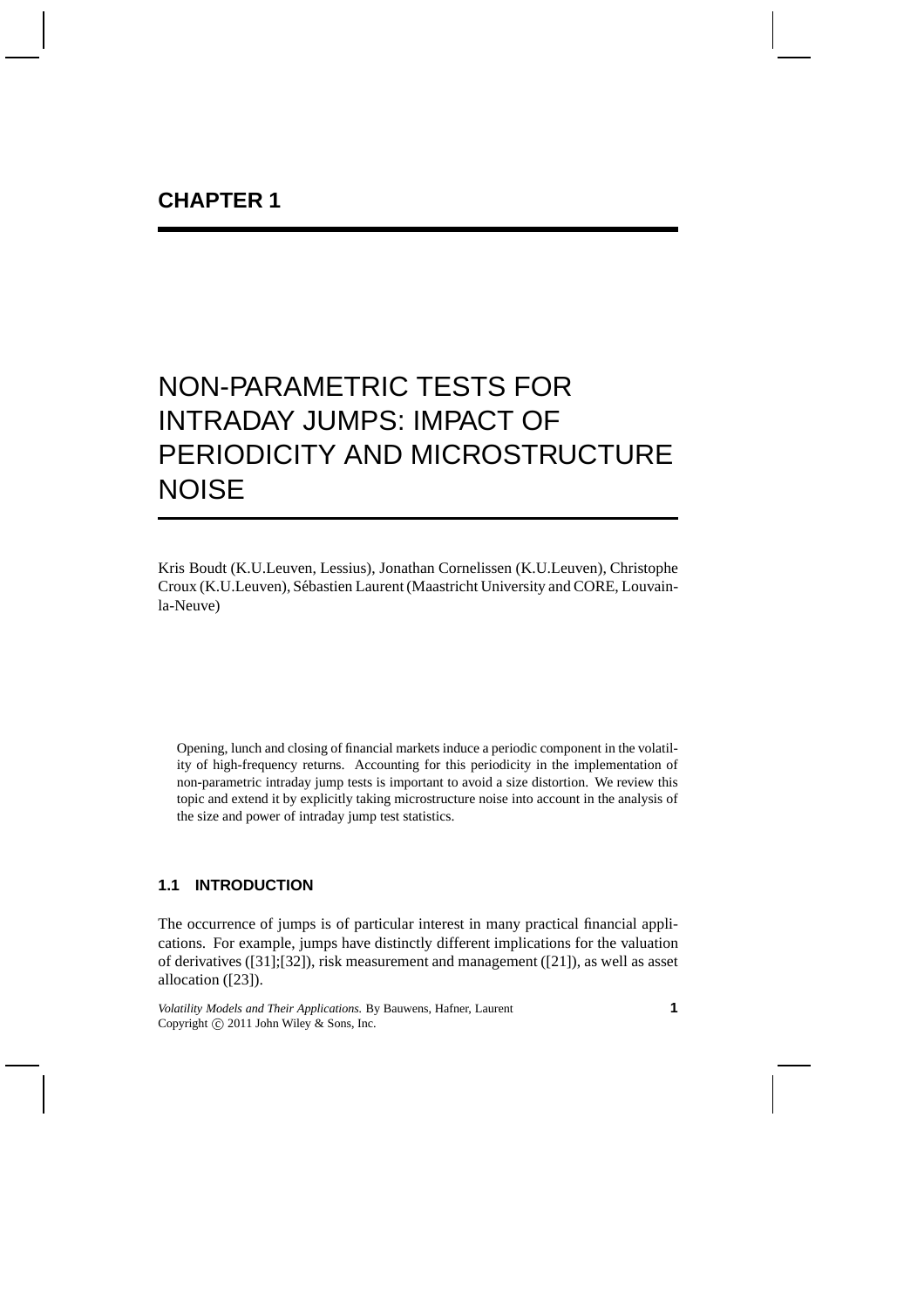To learn about the features of jump arrivals and their associated market information, a variety of formal tests have been developed to identify the presence of jumps, most of them being typically designed for the analysis of low frequency data (see e.g. [1], [17], [24] and [39], among others). However, the most natural and direct way to learn about jumps is by studying high frequency or intraday data.

The earliest contributions in the identification of jumps using intraday data include [8] and [9]) who developed a jump robust measure of the daily integrated variance called realized bipower variation. They provide a convenient non-parametric framework that uses the difference between the realized variance and the bipower variation to measure the contribution of jumps to total return variation and for classifying days on which jumps have or have not occurred.

However, for many financial applications, the presence of jumps needs to be detected over very short time intervals, such as 5 minutes. Over these intervals, there are often not enough observations to test for jumps using the difference between an estimator of the total return variance and a jump-robust variance estimate. Recently, [4] and [28] independently developed an alternative non-parametric test which tests directly whether a given high-frequency return has a jump component. The proposed jump test statistic in [4] and [28] is the same and corresponds to the absolute highfrequency return, standardized by a robust estimate of its volatility. As such, this test makes it possible to identify the exact timing of the jump and to characterize the jump size distribution and stochastic jump intensity.

The non-parametric jump test of [4] and [28] (or extensions of it such as in [27]) has enabled researchers to study the relation between jumps and various financial and macroeconomic variables (see e.g. [10] and [38] among others). For instance, [36] investigate the market variance risk-premium and [26] look at the relation between macroeconomic announcements and jumps.

It is common to implement the jump test of [4] and [28] using a rescaled version of a jump robust estimate of the daily integrated variance as an approximation for the variance of the high-frequency return. The approximation error is small when the volatility is approximately constant over the day. As noted by [4] and [11], among others, this assumption is at odds with the overwhelming evidence of a strong periodic pattern in intraday volatility. [13] show that accounting for periodicity greatly improves the accuracy of intraday jump detection methods. It increases the power to detect the relatively small jumps occurring at times for which volatility is periodically low and reduces the number of spurious jump detections at times of periodically high volatility.

[4], [13] and [28] assume that the log-prices are observed without measurement error. It is however more realistic to consider that the logarithm of the recorded asset price is actually the sum of the logarithm of the so-called "efficient" price and a noise component that is induced by microstructure frictions. [2] divide the sources of microstructure noise in three groups: (i) frictions inherent in the trading process such as bid-ask bounces, discreteness of price changes and rounding; (ii) informational effects such as the gradual response of prices to a block trade or inventory control effects and (iii) measurement or data recording errors such as prices entered as zero or misplaced decimal points. In this chapter we analyze the sensitivity of intraday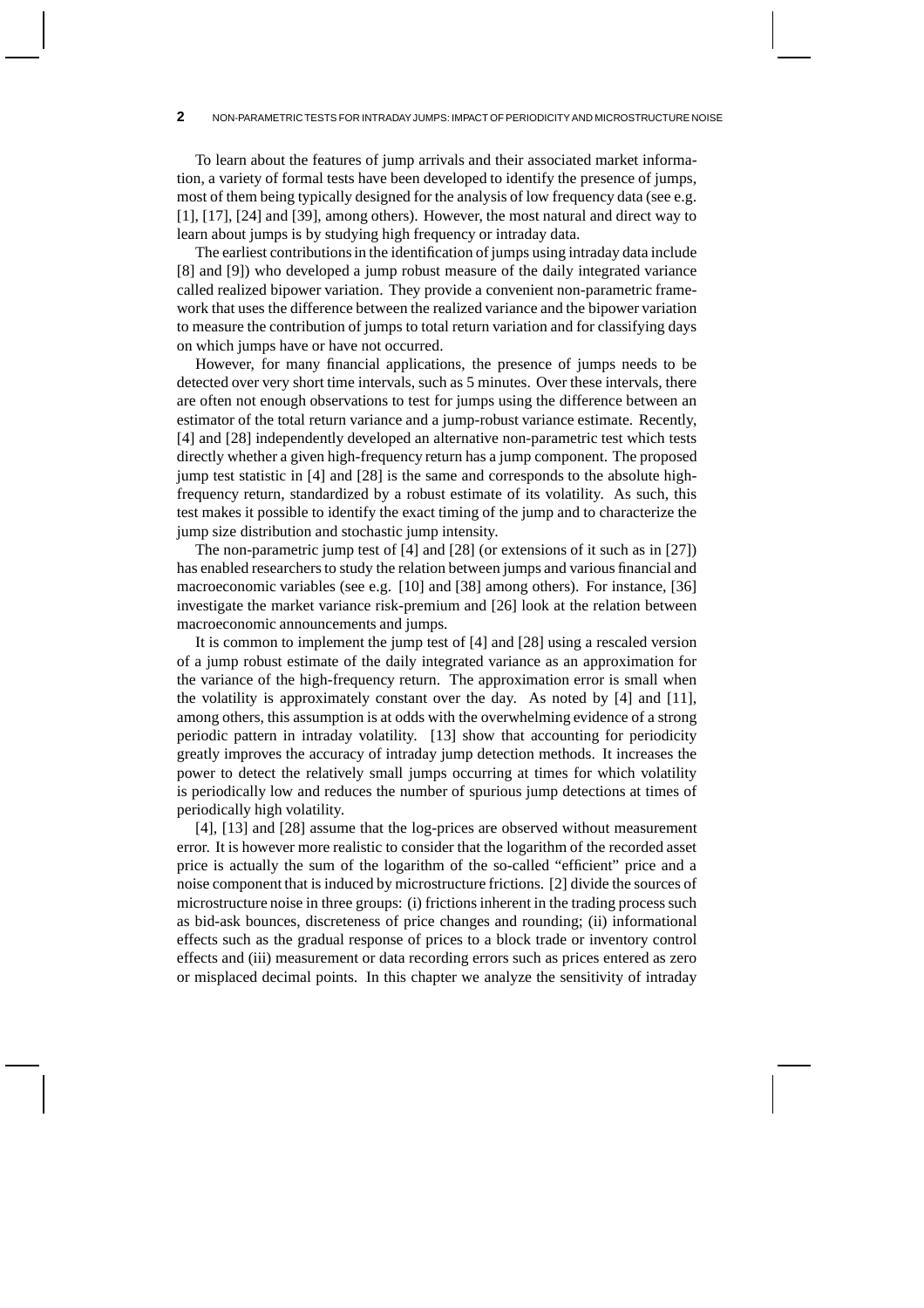jump tests to the presence of both intraday periodicity and microstructure noise in the data.

The effect of microstructure noise on estimators of the integrated variance and covariance has been widely studied, see [5], [6], [29], [34] and [40], among others. Accounting for microstructure noise in non-parametric jump detection is recently studied by [12] and [15].

The goal of this chapter is to illustrate the effect of periodicity and microstructure noise on the non-parametric detection of intraday jumps, emphasizing the interaction between both effects. We proceed as follows. Sections 1.2 and 1.3 state the model settings and describe the jump statistic. We then compare the different implementations of the test on simulated data and stock price data in Sections 1.4 and 1.5. Section 1.6 concludes the chapter.

# **1.2 MODEL**

In essence, a price jump is a significant discontinuity in the price process. To define what is meant by "significant discontinuity", we need an underlying price model. We suppose that the log-price process  $\{X_t\}$  is a combination of a latent log-price process  $\{\tilde{X}_t\}$  and a noise process  $\{\varepsilon_t^x\}$ :

$$
X_t = \tilde{X}_t + \varepsilon_t^{\mathbf{x}}.\tag{1.1}
$$

The latent process  $\tilde{X}_t$  is supposed to be a Brownian semimartingale process with finite activity jumps. This means that it can be decomposed into a drift, a stochastic volatility diffusion and a jump component:

$$
d\tilde{X}_t = \mu_t dt + \sigma_t dW_t + K_t dq_t, \qquad (1.2)
$$

where  $\mu_t$  is the drift term with a continuous and locally finite variation sample path,  $\sigma_t$  is a strictly positive spot volatility process and  $W_t$  is a standard Brownian motion. The component  $K_t dq_t$  refers to the pure jump component, where  $dq_t = 1$  if there is a jump at time  $t$  and 0 otherwise, and  $K_t$  represents the jump size. The jump process is supposed to be independent of the diffusion process and to have finite activity, which means that the number of jumps over any interval of time is finite with probability 1.

For applications, one is often interested in price jump detection at a given frequency ∆, such as 2 minutes [14] or 5 minutes [26, 28]. This requires to compute returns on an equispaced calendar time grid, with last price interpolation. We normalize the length of one day to unity and focus on the day [0, 1]. Denote  $r_{i,\Delta} = X_{i\Delta} - X_{(i-1)\Delta}$ the corresponding returns sampled at the frequency  $\Delta$ , for  $i = 1, \ldots, \lfloor 1/\Delta \rfloor$ .<sup>1</sup> If there is no jump in the interval  $[(i - 1)\Delta, i\Delta]$ , we have that:

$$
r_{i,\Delta} = \tilde{X}_{i\Delta} - \tilde{X}_{(i-1)\Delta} + \varepsilon_{i\Delta}^{\mathbf{x}} - \varepsilon_{(i-1)\Delta}^{\mathbf{x}} = \int_{(i-1)\Delta}^{i\Delta} \mu_s ds + \int_{(i-1)\Delta}^{i\Delta} \sigma_s dW_s + \varepsilon_{i\Delta}^{\mathbf{x}} - \varepsilon_{(i-1)\Delta}^{\mathbf{x}}.
$$

<sup>1</sup>The function  $|\cdot|$  returns the largest integer less than or equal to its argument.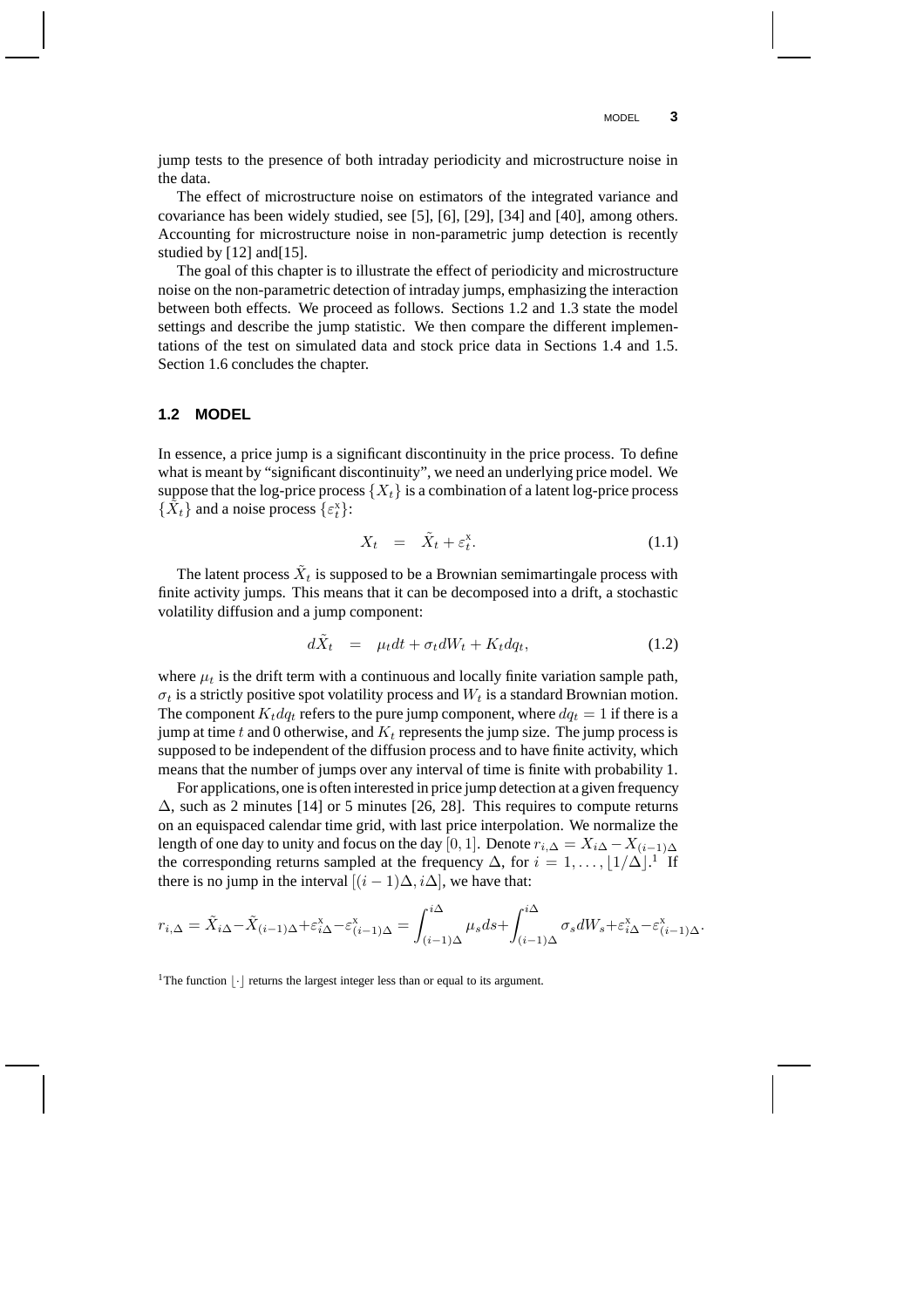Throughout, we will be operating with sufficiently high-frequency return series such that the mean process can be safely ignored.

We impose two high-level assumptions on the microstructure noise: (i)  $\varepsilon_t^x$  is t independent of the X process and (ii)  $\varepsilon_x \stackrel{i.i.d.}{\sim} N(0, \sigma_{\varepsilon_x}^2)$ . Under these assumptions, we have that for  $\Delta$  sufficiently small, the high-frequency return  $r_{i,\Delta}$  is still normally distributed in the presence of noise (but absence of jumps), with variance equal to the sum of the integrated variance over  $[(i - 1)\Delta, i\Delta]$  and two times the noise variance:

$$
\frac{r_{i,\Delta}}{\left[\int_{(i-1)\Delta}^{i\Delta} \sigma_s^2 ds + 2\sigma_{\varepsilon_{\mathrm{x}}}^2\right]^{\frac{1}{2}}} \sim N(0,1). \tag{1.3}
$$

The result in (1.3) suggests to detect the presence of a jump in  $r_{i,\Delta}$  whenever the standardized high-frequency return exceeds an extreme quantile of the normal distribution. This requires to estimate  $\int_{(i-1)\Delta}^{i\Delta} \sigma_s^2 ds$ . One possible avenue is to use local volatility estimates based on moving windows and kernel weights, as in [25], [30], [35] and [28].

An alternative is to impose more structure on the spot volatility process. [3] and [37] assume that the local volatility equals the daily volatility corrected for the intraday periodic pattern:

$$
\int_{(i-1)\Delta}^{i\Delta} \sigma_s^2 ds = f_{i,\Delta}^2 \Delta \int_0^1 \sigma_s^2 ds. \tag{1.4}
$$

The periodicity factor  $f_{i,\Delta}$  is supposed to be a deterministic function of periodic variables such as the time of the day, the day of the week and macroeconomic news announcements. The decomposition (1.4) is unique under the standardization condition that the squared periodicity factor has mean one over the day.

### **1.3 PRICE JUMP DETECTION METHOD**

In this section we first discuss the different building blocks for the construction of a jump detection method under the assumption that the high-frequency returns  $r_i \wedge$ follow the model given by (1.3) and (1.4). We need an estimator of the noise variance, the integrated variance and the periodicity factor. Next we present several jump test statistics based on these estimates. Finally, we discuss the choice of the critical value.

Estimation of the noise variance. Estimators of the noise variance  $\sigma_{\varepsilon_{X}}^{2}$  are typically based on prices sampled in transaction time. Suppose the log-price process is observed at time points  $0 \le t_1 < t_2 < \ldots < t_{n+1} \le 1$ , yielding the observations  $X_{t_1}, X_{t_2}, \ldots, X_{t_{n+1}}$ . [41] show that the noise variance is consistently estimated by  $1/(2n)$  times the difference between the realized variance computed on the tick-bytick log-price changes and the two time scale realized volatility (TSRV):

$$
\hat{\sigma}_{\varepsilon_{\rm X}}^2 = \frac{1}{2n} ([X, X]^{(all)} - \text{TSRV}) \xrightarrow{p} \sigma_{\varepsilon_{\rm X}}^2.
$$
 (1.5)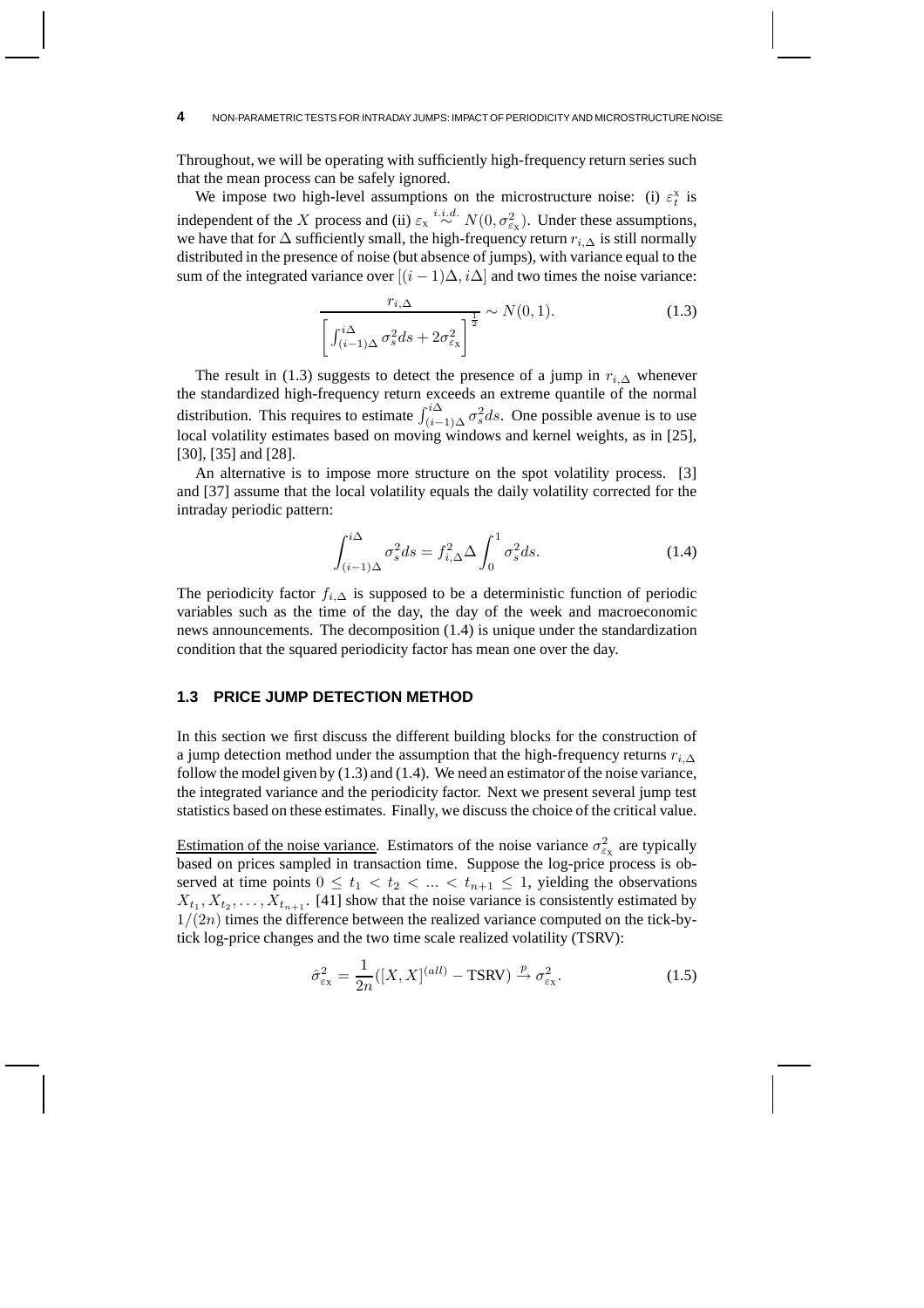Let us briefly discuss the TSRV. It has two components, namely the realized variance computed on the tick-by-tick returns and averaged realized variance computed on returns sampled at a lower time scale. The realized variance calculated on the tickby-tick returns is

$$
[X, X]^{(all)} = \sum_{i=1}^{n} (X_{t_{i+1}} - X_{t_i})^2.
$$

The TSRV of [41] is based on partitioning the whole sample into  $K$  subsamples, with  $K$  an integer. Denote the average  $K$  subsampled realized variance as:

$$
[X, X]^{(avg)} = \frac{1}{K} \sum_{i=1}^{n-K+1} (X_{t_{i+K}} - X_{t_i})^2.
$$

The TSRV is defined as the difference between the averaged realized variance computed over  $K$  step apart subsampled observations and the adjusted realized variance computed using all observations:

$$
\text{TSRV} = (1 - \frac{\overline{n}}{n})^{-1} ([X, X]^{(avg)} - \frac{\overline{n}}{n} [X, X]^{(all)}), \tag{1.6}
$$

where  $\overline{n} = (n - K + 1)/K$ . Taking the difference between  $[X, X]^{(avg)}$  and  $\frac{\overline{n}}{n}[X,X]^{(all)}$  cancels the effect of the microstructure noise. The factor  $(1-\overline{n}/n)^{-1}$ is a coefficient to adjust for finite sample bias.

Robust estimators of the integrated variance. Several propositions have been made over the years to estimate the integrated variance (see [33] for a general review). To guarantee a high power of the jump tests, we need to restrict ourselves to jump robust estimators, otherwise jumps will inflate the variance estimate and deflate the jump statistic based on (1.3). If there are multiple jumps within a day, this might lead to a failure to detect the smaller jumps, a phenomenon which is called "outlier masking" in the robustness literature (see e.g. [20]). For simplicity, and like in [4], [28] and [13], we estimate the integrated variance using returns sampled at the same frequency as the one at which jumps need to be detected, namely  $\Delta$ . In empirical work, the realized bipower variation of [8] is especially popular:

$$
BPV_{\Delta} = \frac{\pi}{2} \frac{M_{\Delta}}{M_{\Delta} - 1} \sum_{i=2}^{M_{\Delta}} |r_{i,\Delta}| |r_{i-1,\Delta}|,
$$
\n(1.7)

with  $M_{\Delta} = |1/\Delta|$ .

In the presence of microstructure noise, the BPV estimates the integrated variance plus the noise variation in the returns used to compute the integrated variance (i.e.  $\int_0^1 \sigma_s^2 ds + 2M_\Delta \sigma_{\epsilon_x}^2$ . This bias can be easily corrected for by using the following bias adjusted version of the BPV:

$$
BPV_{\Delta}^* = BPV_{\Delta} - 2M_{\Delta}\hat{\sigma}_{\varepsilon_X}^2.
$$
 (1.8)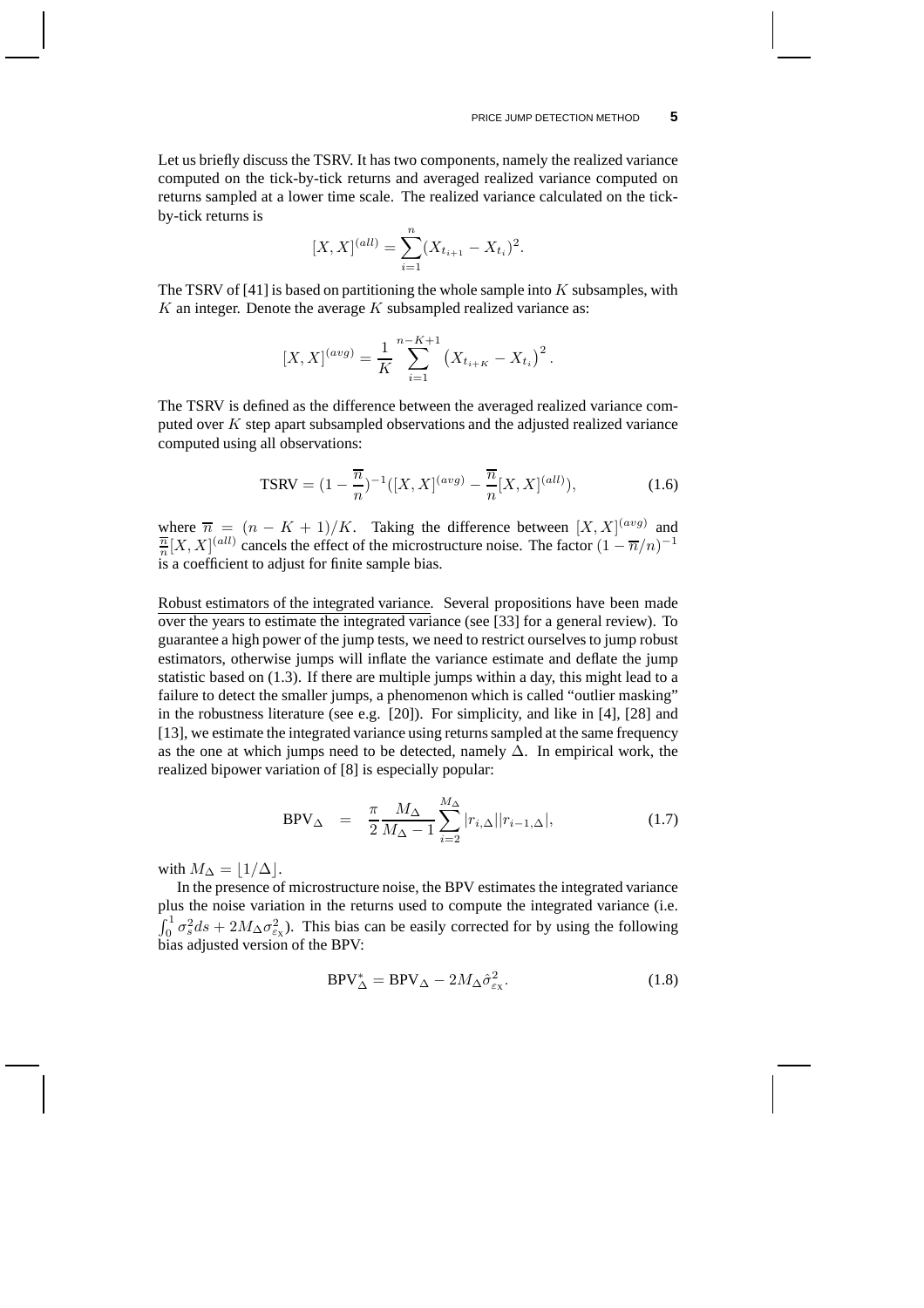This estimator is directly related to the class of two time scale realized variance estimators proposed by [41]. Note that the lower the sampling frequency is, the smaller is  $M_\Delta$  and thus also the bias correction in (1.8). Alternatively, one could use the modulated bipower variation described in [34], or the robust TSRV of [15].

Periodicity estimation. Under the model (1.3) and (1.4), but without microstructure noise, the periodicity factor corresponds to the standard deviation of the standardized returns  $\overline{r}_{i,\Delta} = r_{i,\Delta}/(\overline{IV}/M_{\Delta})^{1/2}$ , with  $\overline{IV}$  an estimator of the integrated variance such as the bipower variation in  $(1.7)$ . [37] propose the following estimation procedure for  $f_i$ . Collect first all the standardized returns having standard deviation  $f_i$ . Denote these:  $\overline{r}_{1,i},\ldots,\overline{r}_{n_i,i}$ , with  $n_i$  the number of standardized returns having standard deviation  $f_i$ . Compute then their standard deviation, i.e.  $SD_{i,\Delta} = \sqrt{\frac{1}{n_i} \sum_{j=1}^{n_i} \overline{r}_{j,i}^2}$ . Finally, their estimator is a standardized version of these periodicity estimates:

$$
\hat{f}_{i,\Delta}^{\text{SD}} = \frac{\text{SD}_{i,\Delta}}{\sqrt{\frac{1}{M_{\Delta}} \sum_{j=1}^{M_{\Delta}} \text{SD}_{j,\Delta}^2}}.
$$
\n(1.9)

[3] show that more efficient estimates can be obtained if the whole time series dimension of the data is used for the estimation of the periodicity process. They consider the regression equation

$$
\log |\overline{r}_{i,\Delta}| - c = \log f_{i,\Delta} + \varepsilon_{i,\Delta},\tag{1.10}
$$

where the error term  $\varepsilon_{i,\Delta}$  is i.i.d. distributed with mean zero and having the density function of the centered absolute value of the log of a standard normal random variable, and  $c = -0.63518$ . [3] then propose to model  $\log f_{i,\Delta}$  as a linear function of a vector of variables  $x_i$  (such as sinusoid and polynomial transformations of the time of the day)

$$
\log f_{i,\Delta} = x'_{i,\Delta} \theta_*,\tag{1.11}
$$

with  $\theta_*$  the true parameter value. [13] propose a jump robust regression estimator for this model called the "truncated maximum likelihood" periodicity estimate. Call the resulting periodicity estimates  $\hat{f}_{i,\Delta}$ . Figure 1.1 plots this estimate for the GE stock based on the 2-minute return data in 2008, extracted from the NYSE trades and quotes database.<sup>2</sup> Note the clear U-shape induced by the opening, lunch and closing of the stock market. This periodicity estimate is close to the pattern one would obtain using 5-minute returns and therefore seems to be robust to microstructure noise.<sup>3</sup>

<sup>2</sup>The periodicity factor is estimated using the default implementation in the R package RTAQ [19]. <sup>3</sup>The periodicity estimates mentioned above assume that, in the absence of jumps, the standardized return  $r_{i,\Delta}(IV/M_{\Delta})^{-1/2}$  is normally distributed with variance  $f_i^2$ . In presence of microstructure noise, its variance is however  $f_i^2 + 2M\Delta\sigma_\epsilon^2/IV$ . It seems thus that the smaller the sampling frequency, the larger may be the bias introduced by the noise in the periodicity estimation. An analysis of this bias and the development of a periodicity estimate that is robust to microstructure noise and jumps is left for further research. Of course, given the smoothness of the periodicity pattern for equity and foreign exchange data, the parameter  $\theta_*$  can always be estimated at a lower frequency than the one at which jumps need to be detected.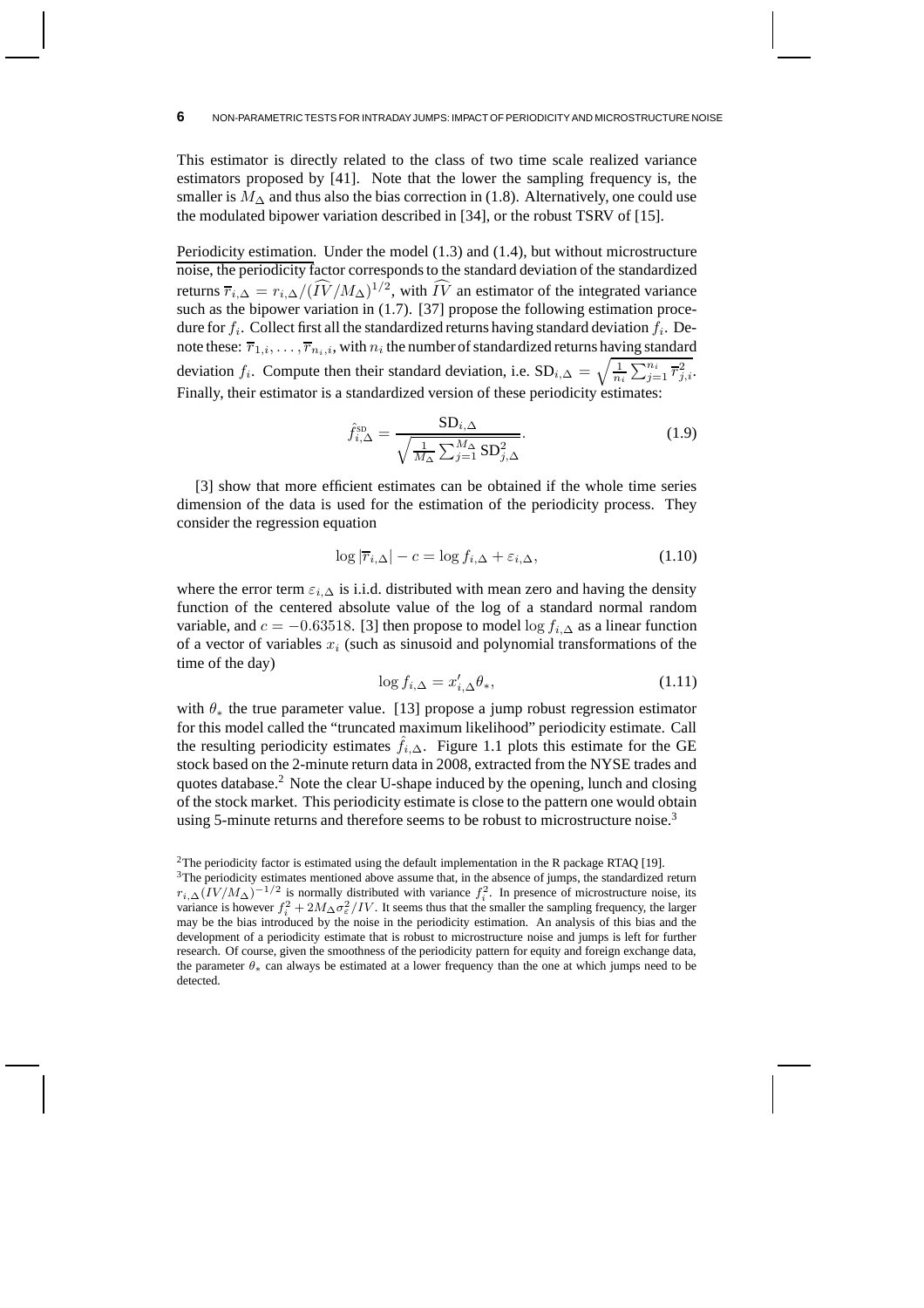#### PRICE JUMP DETECTION METHOD **7**



**Figure 1.1** Intraday plot of estimated 2-minute intraday periodicity factors for General Electric.

Jump test statistics. The model in (1.3) and (1.4) suggests three statistics. The first one implicitly assumes the absence of an intraday volatility pattern and microstructure noise, namely:

$$
I_{i,\Delta} = \frac{|r_{i,\Delta}|}{\sqrt{M_{\Delta}^{-1}BPV_{\Delta}}}.
$$
\n(1.12)

This test statistic is closely related to the original test proposed by [4] and [28].<sup>4</sup> Note that the denominator in  $I_{i,\Delta}$  estimates  $\int_{(i-1)\Delta}^{i\Delta} \sigma_s^2 ds + 2\sigma_{\varepsilon_X}^2$ , while the variance of  $r_{i,\Delta}$  is  $f_{i,\Delta}^2 \int_{(i-1)\Delta}^{i\Delta} \sigma_s^2 ds + 2\sigma_{\epsilon_x}^2$  in the absence of jumps. It follows that jump detection based on the I-test in (1.12) overdetects (resp. underdetects) jumps when volatility is periodically high (low).

<sup>4</sup>Alternatively, sliding local windows centered around  $r_{i,\Delta}$  could be used for the estimation of  $\int_{(i-1)\Delta}^{i\Delta} \sigma_s^2 ds$ . If returns are sampled at frequencies of one hour, 30 minutes, 15 minutes or 5 minutes, [28] recommend to use local windows containing 78, 110, 156 or 270 observations, respectively. These numbers correspond to the smallest number of observations for which jumps will have a negligible effect on the realized bipower variation. For simplicity, we always take local windows of one day.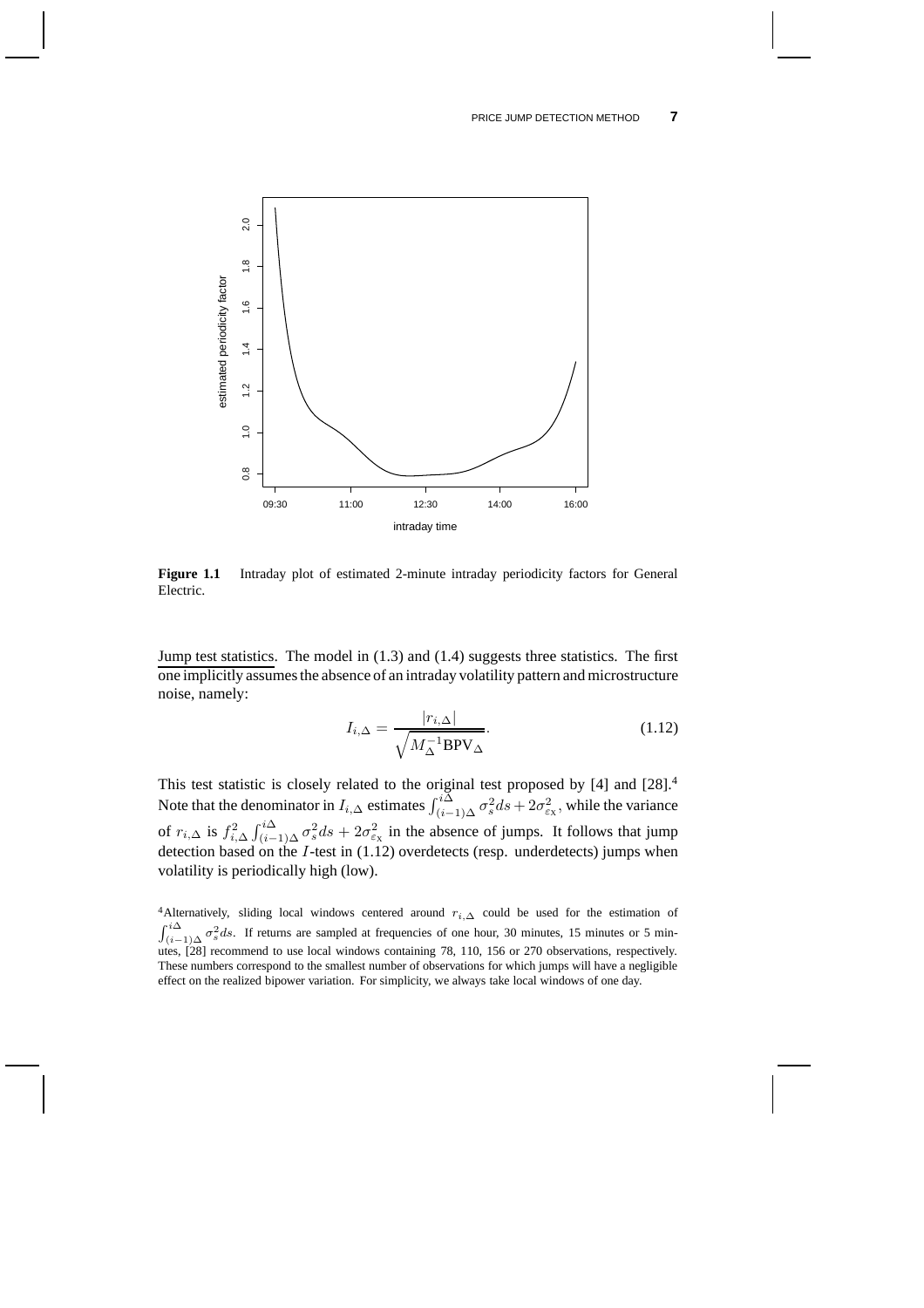[13] propose the following adjustment:

$$
J_{i,\Delta} = \frac{|r_{i,\Delta}|}{\hat{f}_{i,\Delta} \sqrt{M_{\Delta}^{-1} \text{BPV}_{\Delta}}}.
$$
\n(1.13)

This version of the test implicitly assumes that the microstructure noise follows the same periodic pattern as the spot volatility of the underlying efficient price process. This is inconsistent with the assumption that the variance of the microstructure noise is constant over the day. For this reason, we also consider a third statistic, which is consistent with the model in (1.3) and (1.4)

$$
Z_{i,\Delta} = \frac{|r_{i,\Delta}|}{\sqrt{\hat{f}_{i,\Delta}^2 M_{\Delta}^{-1} BPV_{\Delta}^* + 2\hat{\sigma}_{\varepsilon_{\mathrm{X}}}^2}}.
$$
 (1.14)

Note the use of BPV $^*_{\Delta}$  instead of BPV $_{\Delta}$ .

Critical value. The presence of a jump in  $r_{i,\Delta}$  is detected when the jump test statistic exceeds a critical value. There are several possibilities to choose this threshold. A straightforward jump detection rule is that return  $r_{i,\Delta}$  is affected by a jump if the test statistic exceeds the  $1-\alpha/2$  quantile of the standard Gaussian distribution. This rule has a probability of type I error (detect that  $r_{i,\Delta}$  is affected by jumps, if in reality  $r_{i,\Delta}$ is not affected by jumps) equal to  $\alpha$ . Its disadvantage is that the expected number of false positives becomes large. For example, with  $M_{\Delta} = 195$  intraday returns per day and  $\alpha = 0.01$ , one expects to detect about  $0.01 \cdot 195 \approx 2$  jumps per day, even if no single jump has occurred. [28] call these false positives "spurious jump detections".

For this reason, [4] and [28] propose to control the size of multiple jump detection tests. [4] use a Sidák correction to control for the number of spurious jumps detected per day. Under this approach, the rejection threshold is given by the  $[1-(1-\alpha)^{\Delta}]/2$ quantile of the Gaussian distribution. [28] use a different way to control for the size of multiple tests. They advocate to use the extreme value theory result that the maximum of L i.i.d. realizations of the absolute value of a standard normal random variable is asymptotically (for  $L \to \infty$ ) Gumbel distributed. More specifically, in the absence of jumps, the probability that the maximum of any set of  $L$  test statistics exceeds

$$
g_{L,\alpha} = -\log(-\log(1-\alpha))b_L + c_L,
$$
\n(1.15)

with  $b_L = 1/\sqrt{2 \log L}$  and  $c_L = (2 \log L)^{1/2} - {\log \pi + \log(\log L) })/[2(2 \log L)^{1/2}]$ , is about  $\alpha$ . All returns for which the test statistic exceeds this critical value  $g_{L,\alpha}$ are then declared as being affected by jumps. In the sequel of the paper, we set  $L = M_{\Delta} = 195$ . This corresponds to testing for the joint null hypothesis of no jumps over one day, for a market that is open 6.5 hours a day with returns sampled every two minutes. We set  $\alpha = 1\%$ . For these values of L,  $\Delta$  and  $\alpha$ , the rejection threshold used in [4] and [28] equals approximately 4.049 and 4.232, respectively.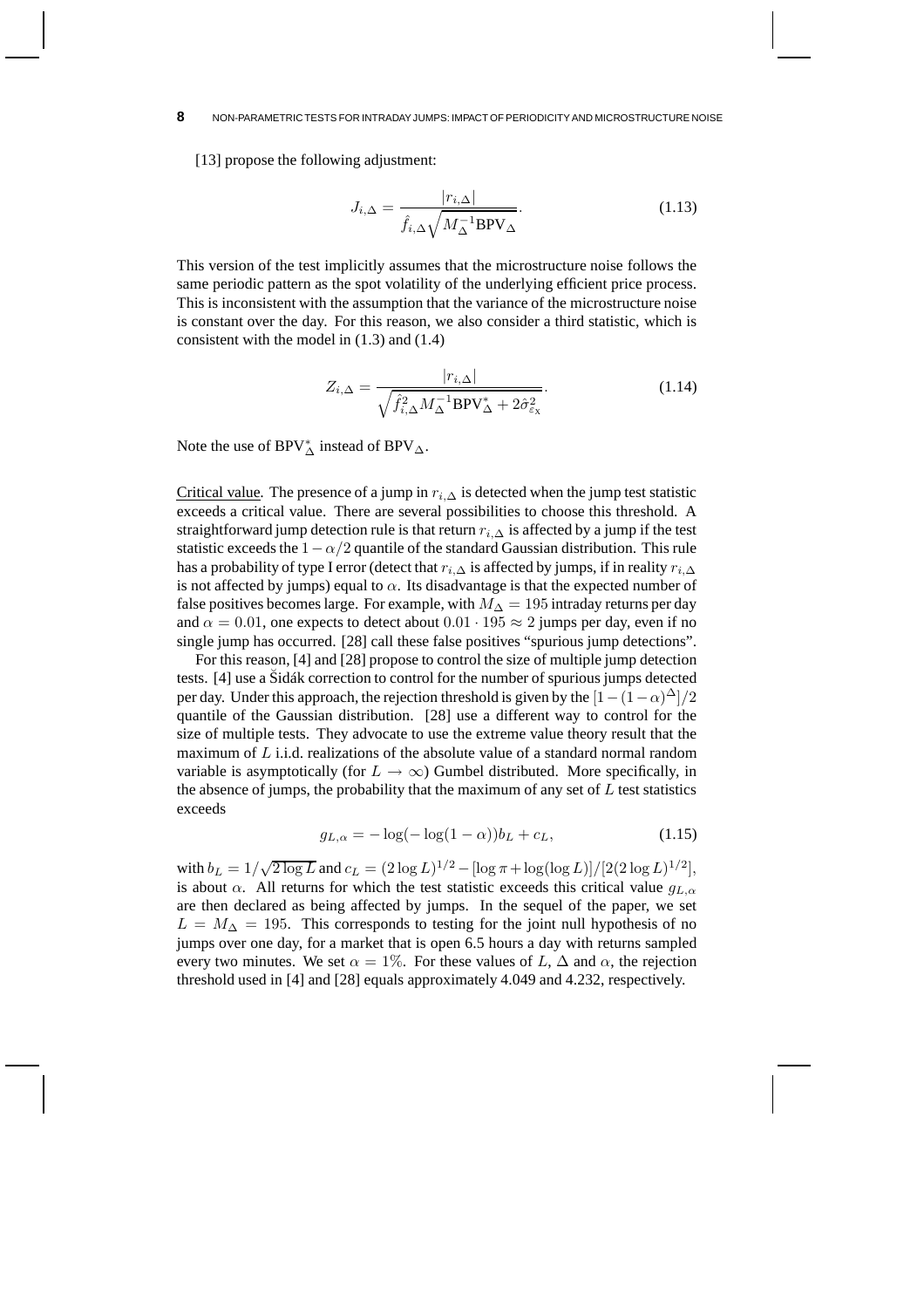#### **1.4 SIMULATION STUDY**

This section consists of two parts. First, we illustrate the intraday differences in the values of the I, J and Z statistics defined in Section 1.3 and discuss how these differences affect the size and power of the test. Second, we apply the three test statistics to a simulated price process and investigate their properties on a daily and intraday level.

#### **1.4.1 Intraday differences in the value of the test statistics**

Through stylized examples, we illustrate here the intraday differences between  $I, J$ and Z. This graphical analysis will shed light on the differences in size and power of testing for jumps using these three statistics. We make abstraction of estimation error by assuming that  $\int_0^1 \sigma^2(s)ds = BPV^*_{\Delta} = 1$ ,  $\sigma_{\epsilon_X}^2 = \hat{\sigma}_{\epsilon_X}^2 = 0.001$  and the periodicity factor  $f_{i,\Delta} = \hat{f}_{i,\Delta}$  is as shown in Figure 1.1. Returns are sampled every two minutes.<sup>5</sup>

We first consider the case where the high-frequency return  $r_{i,\Delta}$  is generated by the model (1.3) and (1.4), but is relatively large, i.e. we set  $|r_{i,\Delta}|$  to 3.719 (the 99.99% quantile of the Gaussian distribution) times the volatility  $\sqrt{f_{i,\Delta}^2 \Delta \int_0^1 \sigma^2(s) ds + 2\sigma_{\varepsilon_X}^2}$ . Because of the periodicity component,  $|r_{i,\Delta}|$  fluctuates throughout the day, while the threshold remains constant. Figure 1.2 reports the values of  $I_{i,\Delta}$ ,  $J_{i,\Delta}$  and  $Z_{i,\Delta}$ during one day. The value of  $Z_{i,\Delta}$  obviously remains constant at 3.719 and serves as the benchmark. The value of  $I_{i,\Delta}$  fluctuates substantially throughout the day, because the periodicity pattern is ignored. Note that if we use the threshold of 4.232, we detect all returns between 09:30 EST and 10:06 EST as spurious jumps based on  $I_{i,\Delta}$ . The value of  $J_{i,\Delta}$  also fluctuates throughout the day. Instead of keeping the noise variance component constant at  $2\sigma_{\varepsilon_X}^2$ , it implicitly sets it to  $2f_{i,\Delta}^2\sigma_{\varepsilon_X}^2$ . It follows, as can be seen in Figure 1.2, that spurious jump detection will increase around noon.

A return takes extreme values when it is affected by a jump. These are the returns we would like to detect. We consider a large return whose diffusion component is zero:  $|r_{i,\Delta}| = 0.35$ , for  $i = 1, ..., M_{\Delta}$ . Figure 1.3 plots the intraday evolution of the corresponding  $I_{i,\Delta}$ ,  $J_{i,\Delta}$  and  $Z_{i,\Delta}$  test statistics. While  $I_{i,\Delta} = 4.15$ , for all  $i = 1, \ldots, 195$ , the value of  $J_{i,\Delta}$  and  $Z_{i,\Delta}$  fluctuates throughout the day because these test statistics take into account the periodicity pattern. Note that  $J_{i,\Delta}$  detects more jumps than  $Z_{i,\Delta}$  during the middle of a trading day and less during the opening and closing period. In contrast to  $Z_{i,\Delta}$ ,  $J_{i,\Delta}$  does not take into account the noise variance separately, and hence overestimates (underestimates) the return volatility when  $f_{i,\Delta} > 1$  ( $f_{i,\Delta} < 1$ ), which explains this observation.

These stylized examples showed that the differences in the value of the I, J and  $Z$  test statistics can thus be substantial at the intraday level. Under the model in  $(1.3)$ 

<sup>5</sup>We assume that the market is open 6.5 hours a day, resulting in 195 returns a day.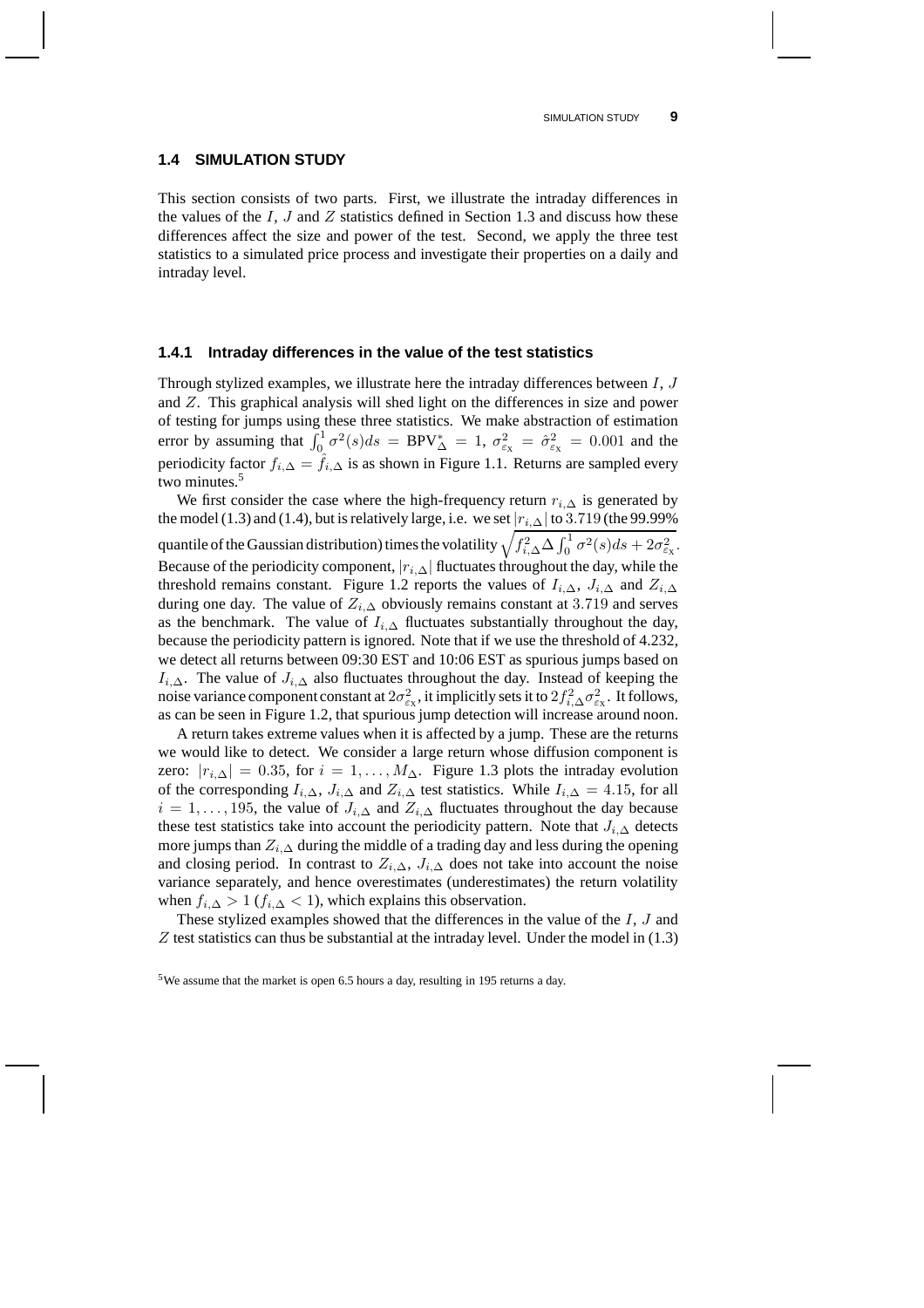

Figure 1.2 Effect of periodicity on the value of the I, J and Z jump test statistics when  $r_{i,\Delta} = 3.719 \sqrt{f_{i,\Delta}^2 \Delta \int_0^1 \sigma^2(s)ds + 2\sigma_{\epsilon_x}^2}$ . The critical value for jump detection is 4.232.

and (1.4), we advise to use  $Z_{i,\Delta}$  to detect jumps, as it correctly takes into account the noise variance and periodicity pattern.

### **1.4.2 Comparison of size and power**

The previous subsection indicated that the differences between the size and power of the I, J and Z test statistics in  $(1.12)-(1.14)$  can be substantial on an intraday scale. This does not necessarily imply big differences on an aggregated basis, since the overdetection of jumps during a certain part of the day can be offset by the underdetection during another part of the day. In the next part, we evaluate the effective size and power of the three test statistics for a general log-price process with stochastic volatility, intraday periodicity and finite activity jumps. We first describe the simulation setup and then discuss the results.

Simulation setup. We simulate a log-price process for 1000 days, with the time interval of one day standardized to  $t \in [0, 1]$ . The log-price series are simulated from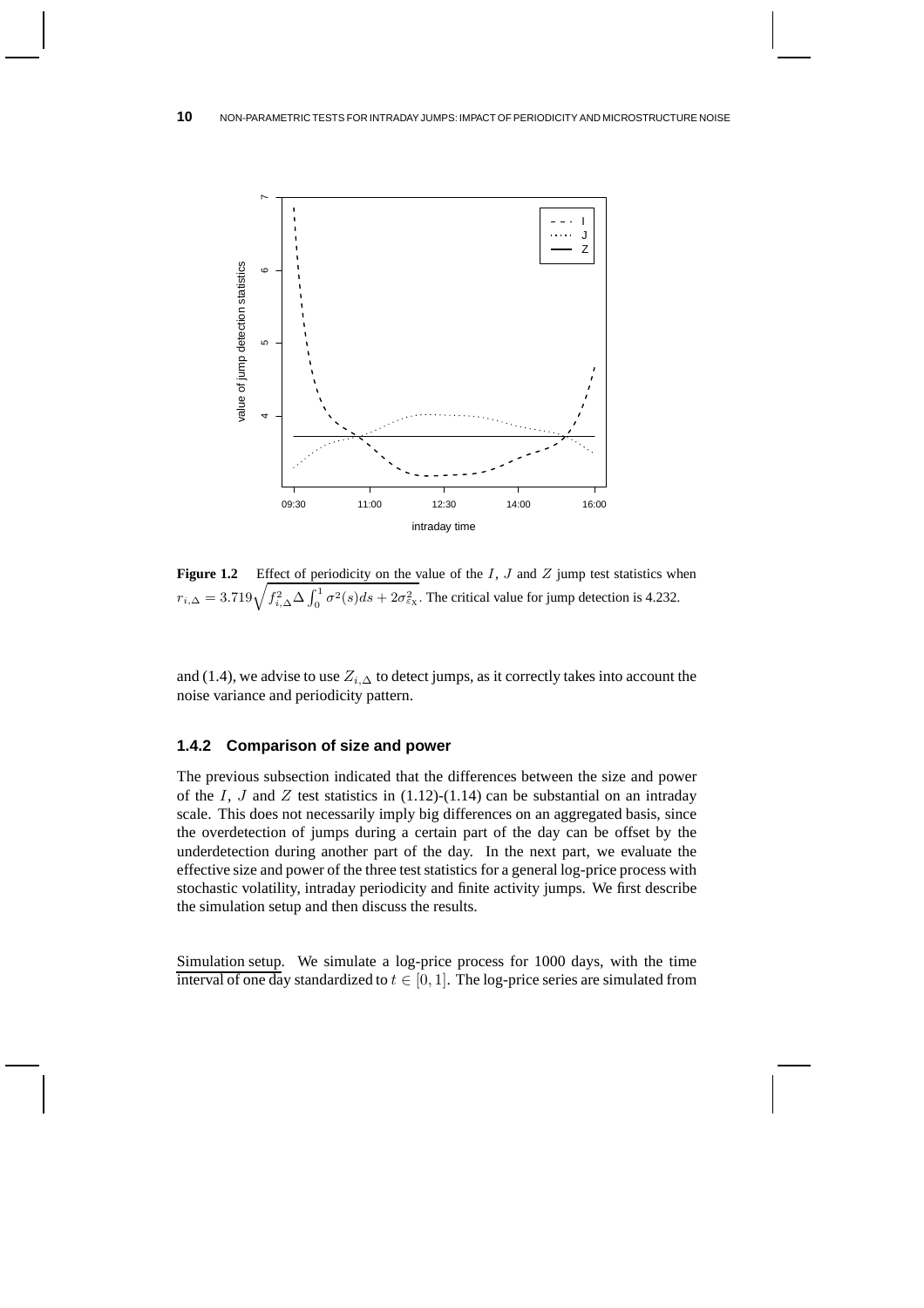#### SIMULATION STUDY **11**



**Figure 1.3** Effect of periodicity on the value of the I, J and Z jump test statistics when  $|r_{i,\Delta}| = 0.35$ . The critical value for jump detection is 4.232.

the jump diffusion model in [22]:

$$
\begin{cases}\nX_t = \tilde{X}_t + \varepsilon_t^x \\
d\tilde{X}_t = \mu_x dt + f_t \exp(\beta_0 + \beta_1 v_t^x) dW_t^x + dJ_t^x \\
dv_t^x = \alpha_v v_t^x dt + dB_t^x \\
Corr(dW_x, dB_x) = \gamma,\n\end{cases} \tag{1.16}
$$

where  $\gamma$  is the leverage correlation,  $v_t^x$  is a stochastic volatility process,  $f_t$  accounts for the intraday periodicity, and  $J_t^x$  is a compound Poisson process with jump intensity  $\lambda$ . For the diffusion, the parameters  $(\mu_X, \beta_0, \beta_1, \gamma, \lambda)$  are set to  $(0.03, -5/16, 1/8, -0.3, 2)$ . The jump tests in  $(1.12)$ - $(1.14)$  implicitly proxy the stochastic volatility component by a constant (the daily integrated variance). To study the effect of this approximation on the size and power of the tests, we consider three types of spot volatility dynamics: a very persistent stochastic volatility  $(\alpha_{v_1} = -0.00137)$  with and without a periodic pattern and a less persistent stochastic volatility process ( $\alpha_{v_2} = -1.386$ ) without periodicity. The absence of a periodic pattern means that  $f_t = 1$ . In the presence of periodicity, we implement the periodicity factor estimated for the GE stock during 2008, which is shown in Figure 1.1. The initial value of  $v_t^x$  for each day is drawn from a normal distribution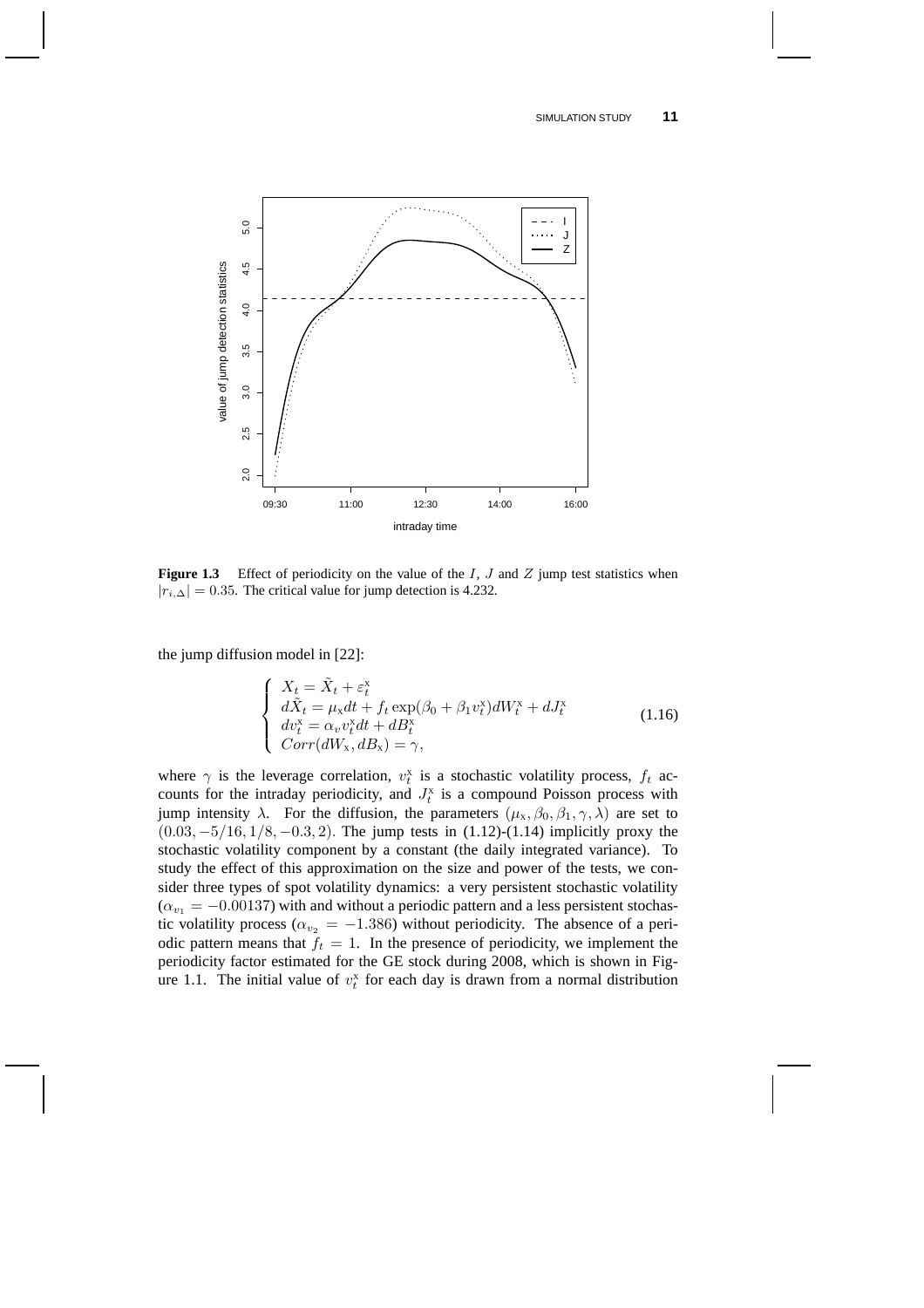$N(0, (-\alpha_{v_1} - \alpha_{v_2})^{-1})$ . The size of the jumps is modeled as the product between the realization of a uniformly distributed random variable on  $([-2, -1] \cup [1, 2])/\sqrt{2\lambda}$ and the mean value of the spot volatility process of that day. We assume the noise  $\varepsilon_t^{x} \stackrel{i.i.d}{\sim} N(0, \sigma_{\varepsilon_x}^2)$ . We consider a low noise variance of  $\sigma_{\varepsilon_x}^2 = 0.001$  (corresponding to a noise-to-signal ratio of approximately 0.0014, which is of the same order as the values reported in Table 1 of [18] for S&P 500 stocks in 2006) and a high noise variance of  $\sigma_{\varepsilon_{\rm X}}^2 = 0.005$ .

The diffusion part of the model is simulated with an increment of 1 second per tick using the Euler Scheme. We use independent Poisson sampling schemes such that the inter transaction times are exponentially distributed with on average one transaction every 5 seconds. We align the price series to a regular 2-minute grid, using the previous tick approach.

Results. Table 1.1 reports the "effective size" and "effective power" of the  $I, J$  and Z statistics. These effective size and power statistics correspond to the proportion of spuriously detected jumps and the proportion of actual jumps that have been detected with success.

A jump component is detected in a return when the test statistic exceeds 4.2322. Under the model (1.3) and (1.4), we expect therefore a size of  $2(1 - \Phi(4.232))$  ≈  $2.32e - 5$ . Because we estimate the volatility of the deseasonalized returns with the daily integrated variance, the actual effective size is slightly higher in presence of time-varying stochastic volatility. To see the effect of periodicity on the size and power of the jump test statistics, we compute the size and power not only as an aggregate over the entire day, but also for the intraday times where the periodicity factor is the highest (market opening between 9:30 and 10:30 EST and market closing between 15:00 and 16:00 EST) and the lowest (lunch time between 12:00 and 13:00 EST).

Consider first the case of no microstructure noise in columns 1-3 of Table 1.1. Note first that when the spot volatility is highly persistent and shows no periodicity, the size of the test  $(2.8e - 5)$  is the closest to the one expected under the model (1.3) and  $(1.4)$ . In absence of periodicity in volatility, the size and the power of the  $I, J$ and  $Z$  test statistics are very similar. In the third column, we allow for periodicity and see that the size of the I-statistic  $(5.70e - 5)$  is too high. Moreover, it detects many more spurious jumps at times of high periodicity (size of 9.93e − 5) than at times of low periodicity (size of  $4.04e-5$ ). This is not the case for the J and Z statistics where the size is similar for all intraday periods. Regarding the power of the tests, we see in columns 1-3 that the choice of test statistics has little influence. The power is the highest when the volatility process is persistent.

Consider now the case with microstructure noise. The numerator of the I, J and  $Z$  statistic is then the square of the log-difference in the efficient price plus the noise terms. For the contamination with the small microstructure noise, there is little significant effect on the size and power of the jump test statistics. The presence of large noise, however, reduces significantly the power of the jump test statistics. From the last column, it seems that in the joint presence of a large noise variance and a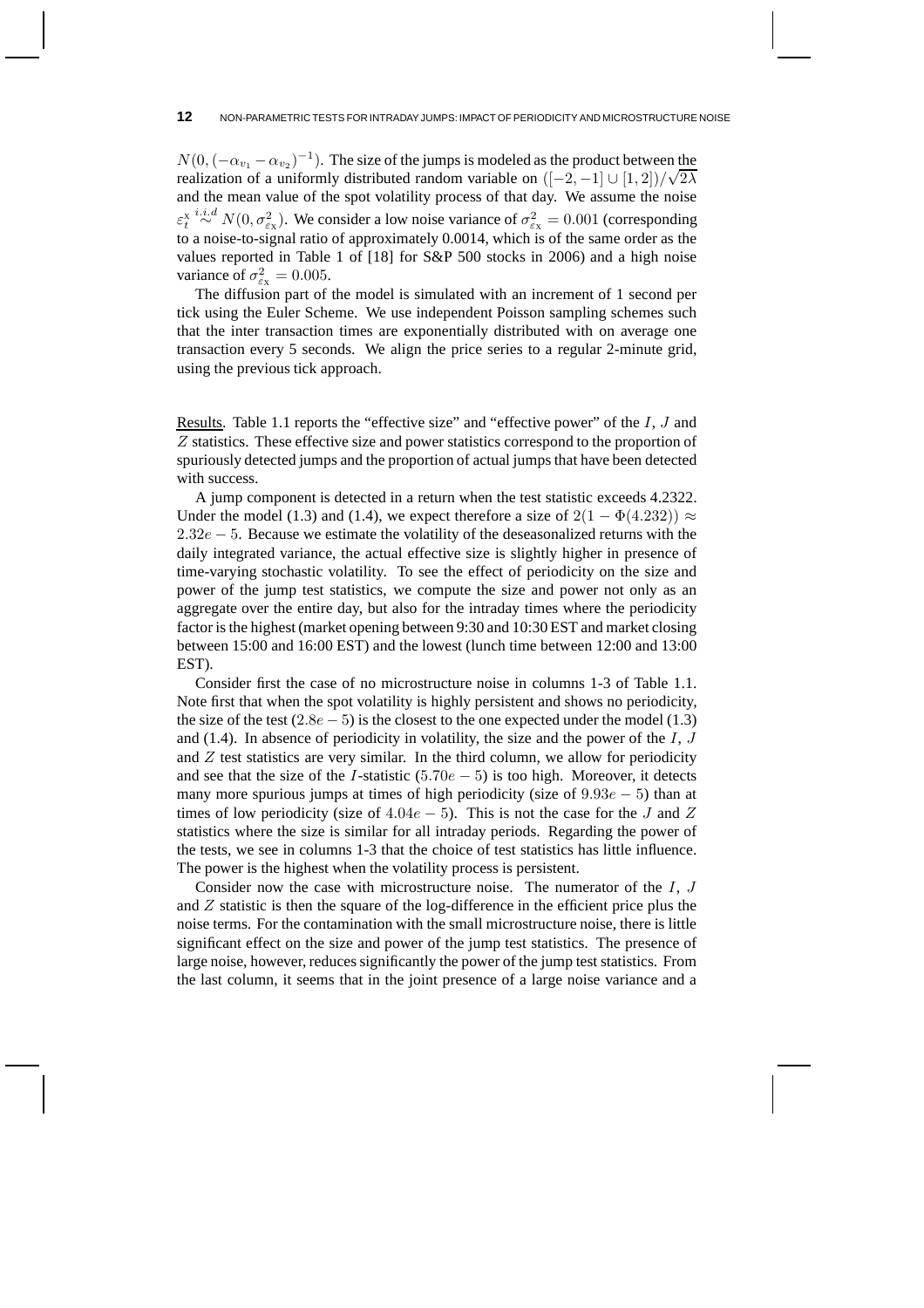| Noise variance $\sigma_{\varepsilon_X}^2$<br>Periodicity $f_t$ |                         | zero<br>no          | zero<br>no | zero<br>yes | small<br>no | small<br>no | small<br>yes | large<br>no | large<br>no | large<br>yes |
|----------------------------------------------------------------|-------------------------|---------------------|------------|-------------|-------------|-------------|--------------|-------------|-------------|--------------|
| Persistence of $\nu^{X}_{t}$                                   |                         | high                | low        | high        | high        | low         | high         | high        | low         | high         |
|                                                                |                         | $Size \times 10000$ |            |             |             |             |              |             |             |              |
| I                                                              | 9:30-16:00              | 2.80                | 3.52       | 5.70        | 2.80        | 3.32        | 3.47         | 3.16        | 3.68        | 2.28         |
|                                                                | 9:30-10:30, 15:00-16:00 | 2.69                | 3.20       | 9.93        | 2.86        | 2.19        | 4.71         | 3.37        | 3.53        | 3.03         |
|                                                                | 12:00-13:30             | 2.47                | 2.47       | 4.04        | 2.25        | 3.14        | 3.37         | 2.25        | 2.92        | 2.47         |
| J                                                              | $9:30-16:00$            | 2.80                | 3.52       | 3.68        | 2.80        | 3.32        | 2.95         | 3.16        | 3.68        | 2.33         |
|                                                                | 9:30-10:30, 15:00-16:00 | 2.69                | 3.20       | 3.20        | 2.86        | 2.19        | 3.03         | 3.37        | 3.53        | 2.86         |
|                                                                | 12:00-13:30             | 2.47                | 2.47       | 4.27        | 2.25        | 3.14        | 3.37         | 2.25        | 2.92        | 2.70         |
| Z                                                              | 9:30-16:00              | 2.80                | 3.52       | 3.63        | 2.80        | 3.32        | 3.00         | 3.16        | 3.68        | 2.28         |
|                                                                | 9:30-10:30, 15:00-16:00 | 2.69                | 3.20       | 3.20        | 2.86        | 2.19        | 3.20         | 3.37        | 3.53        | 3.03         |
|                                                                | 12:00-13:30             | 2.47                | 2.47       | 4.04        | 2.25        | 3.14        | 3.37         | 2.25        | 2.92        | 2.47         |
|                                                                |                         | Power $\times 100$  |            |             |             |             |              |             |             |              |
| $\overline{I}$                                                 | 9:30-16:00              | 97.11               | 96.28      | 96.15       | 97.11       | 96.28       | 96.20        | 92.02       | 91.25       | 77.73        |
|                                                                | 9:30-10:30, 15:00-16:00 | 97.08               | 96.50      | 96.22       | 95.98       | 97.41       | 95.85        | 90.13       | 91.65       | 87.33        |
|                                                                | 12:00-13:30             | 97.07               | 97.30      | 95.90       | 97.12       | 96.53       | 95.19        | 91.90       | 90.87       | 64.47        |
| $\cdot$ T                                                      | 9:30-16:00              | 97.11               | 96.28      | 96.15       | 97.11       | 96.28       | 96.67        | 91.97       | 91.15       | 79.24        |
|                                                                | 9:30-10:30, 15:00-16:00 | 97.08               | 96.50      | 96.22       | 95.98       | 97.41       | 95.66        | 90.03       | 91.32       | 86.45        |
|                                                                | 12:00-13:30             | 97.07               | 97.30      | 95.90       | 97.12       | 96.53       | 96.78        | 91.90       | 90.87       | 68.87        |
| Z                                                              | 9:30-16:00              | 97.11               | 96.28      | 96.15       | 97.11       | 96.28       | 96.62        | 92.02       | 91.15       | 78.10        |
|                                                                | 9:30-10:30, 15:00-16:00 | 97.08               | 96.50      | 96.22       | 95.98       | 97.41       | 95.66        | 90.13       | 91.32       | 86.77        |
|                                                                | 12:00-13:30             | 97.07               | 97.30      | 95.90       | 97.12       | 96.53       | 96.57        | 91.90       | 90.87       | 65.61        |

| <b>Table 1.1</b> Effective size and power of the $I$ , $J$ and $Z$ jump tests with rejection |  |
|----------------------------------------------------------------------------------------------|--|
| threshold equal to 4.232.                                                                    |  |

strong periodic pattern in volatility, the I, J and Z statistics all have a substantial higher power when periodicity is high than when periodicity is low.

# **1.5 COMPARISON ON NYSE STOCK PRICES**

The effect of accounting for periodicity in intraday jump detection of foreign exchange data was studied by [13]. They find that it reduces the number of jumps detected at times of periodically high volatility, on the one hand, and leads to a significant increase in the number of jumps detected at times of periodically low volatility, on the other hand. Here we extend this finding to jumps detected in stock prices.

Our data is from the New York Stock Exchange Trades and Quotes database. The sample contains 624 trading days ranging from July 2, 2007 to December 31, 2009.<sup>6</sup> We consider 27 Dow Jones Industrial Average constituents at the beginning

<sup>6</sup>We removed half trading days from our sample, namely 2007-07-03, 2007-11-23, 2007-12-24, 2008-07- 03, 2008-11-28, 2008-12-24, 2009-11-27, 2009-12-24. Prior to the analysis, the data is cleaned using the step-by-step procedure proposed in [7] and [16], and implemented in the R package RTAQ [19].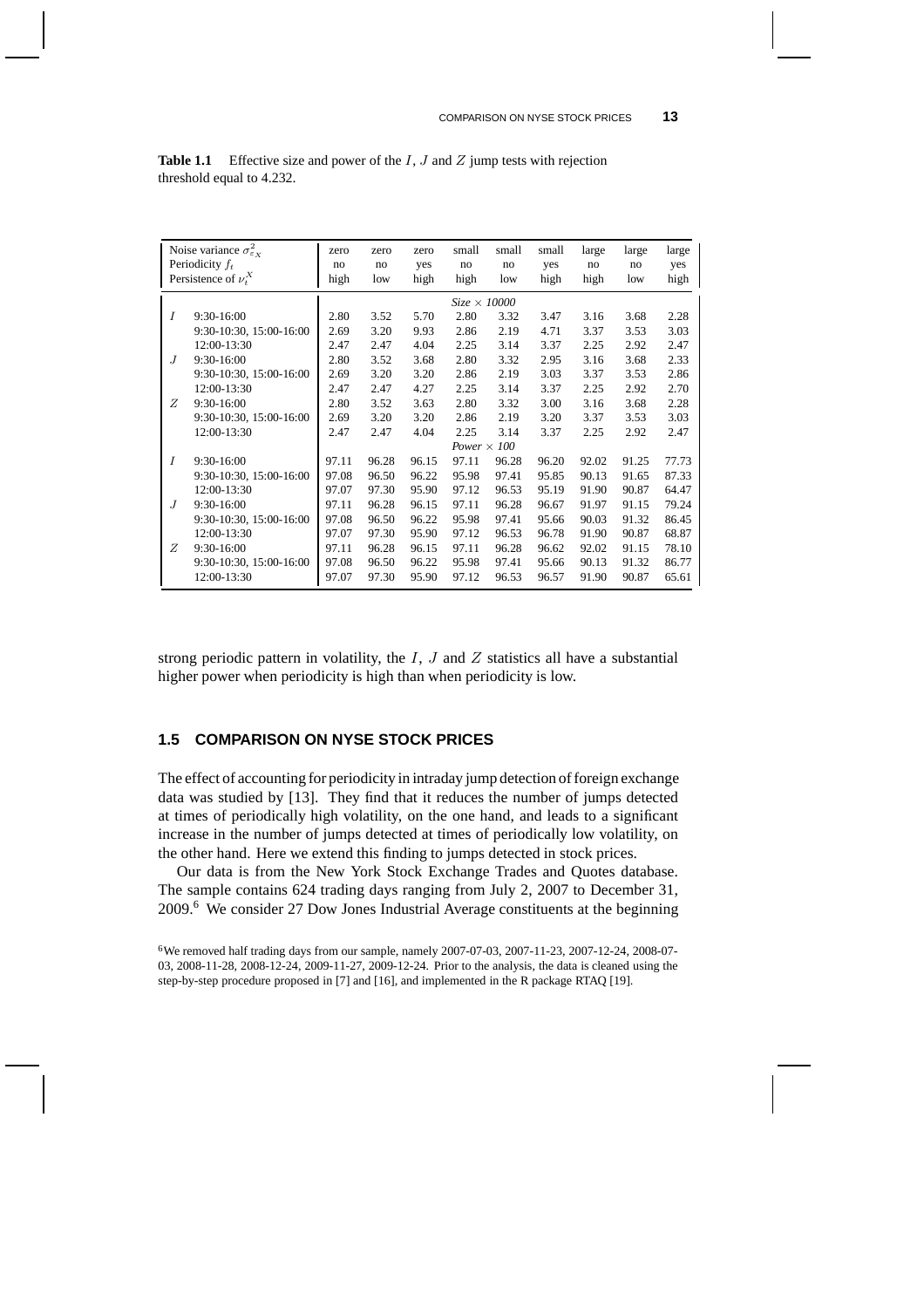

**Figure 1.4** Intraday plot of the number of 2-minute intervals with jumps per 30 minutes, averaged over 27 Dow Jones Industrial Average stocks and the 624 days in the sample.

of 2008.<sup>7</sup> The trading session runs from 9:30 EST until 16:00 EST (390 minutes). We force these price series to a regular 2-minute grid by previous tick interpolation. We compare the average total number of 2-minute jumps detected using the I, J and Z statistics in (1.12)-(1.14) for each 30-minute interval of a trading day.

Figure 1.4 plots the average (over the 624 days and 27 stocks in the sample) number of detected jumps (in 2-minute returns) per 30-minute interval. The number of detected jumps can take values between 0 (no jumps detected in the 30-minute interval) and 15 (every 2-minute return in the 30-minute interval has a jump). Note first the U-shape in the intraday plot of number of jump detections using the Istatistic. This is in contrast with the rather uniform distribution of jump detections based on the  $J$  and  $Z$  statistics which correct for the intraday periodicity. We clearly see that during opening hours the  $I$  statistic detects more jumps than the  $J$  and  $Z$ statistics. The biggest difference is observed for the first 30-minute interval, where the  $I$  statistic detects about 1 jump per stock every 2 days on average, while the  $J$  and  $Z$  statistics only detect on average about 1 jump per stock every 66 and 50 days, respectively. When averaged over the entire day, we find that the  $I$  test statistic detects more than twice as many jumps than the J and Z statistics.

The pairwise percentage differences between the three tests are plotted in Figure 1.5. The left, central and right plot compare the percentage difference of using  $I$  vs J, I vs  $Z$  and  $Z$  vs J. In all cases, we observe a U-shaped pattern, similar to the periodicity pattern shown in Figure 1.1. Because of ignoring the intraday periodicity pattern, I detects up to 35 times more jumps during the opening period and up to 80% less jumps during noon, than the two other test statistics. Let us now focus on the

<sup>7</sup>Tickers of the stocks in the sample are: AA, AXP, BA, C, CAT, DD, DIS, GE, HD, HON, HPQ, IBM, INTC, JNJ, JPM, KO, MCD, MMM, MO, MRK, MSFT, PFE, PG, UTX, VZ, WMT, XOM. Because of too many missing observations, AIG, GM and T were removed from our sample.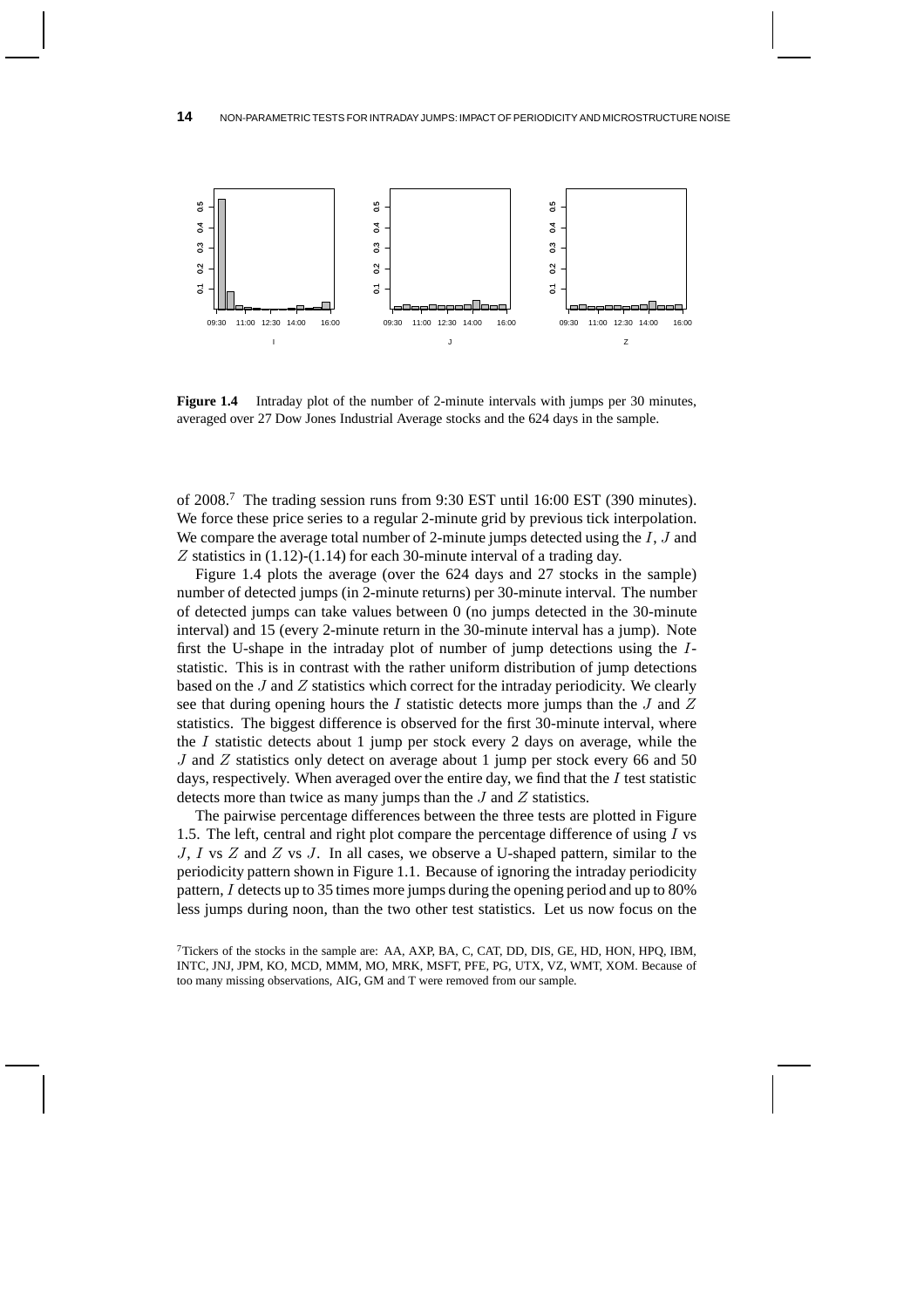

**Figure 1.5** Pairwise differences of number of jumps detected by two test statistics.

comparison between  $Z$  and  $J$ . Since we find smaller differences here, it is reasonable to argue that the empirical impact of taking periodicity into account is larger than the impact of separating the continuous and noise variance in the denominator of the test statistic. The J statistic falsely imposes a periodic pattern on the noise variance, while the Z statistic keeps it constant over the day. As one can expect, shifting from  $J$  to  $Z$ , we detect more jumps during the opening period and less jumps during noon.

# **1.6 CONCLUSION**

In this chapter we review the literature on non-parametric tests for jumps in highfrequency price series. High-frequency financial returns are typically affected by (i) microstructure noise and (ii) a U-shaped periodic variation of intraday volatility. We discuss and illustrate the impact these two features have on the jump detection statistic of [4] and [28]. Ignoring periodicity is shown to induce large size and power distortions of the jump detection statistic at the intraday level. Adjusted test statistics, taking into account the presence of noise in the data, are presented that overcome this issue. Throughout the chapter, we made a strong parametric assumption on the noise process, namely that it is i.i.d. normal with constant variance and independent of the process generating the efficient price. Relaxing this assumption is left for further research.

# **REFERENCES**

1. Yacine Aït-Sahalia. Telling from discrete data whether the underlying continous-time model is a diffusion. *Journal of Finance*, 53:2075–2112, 2002.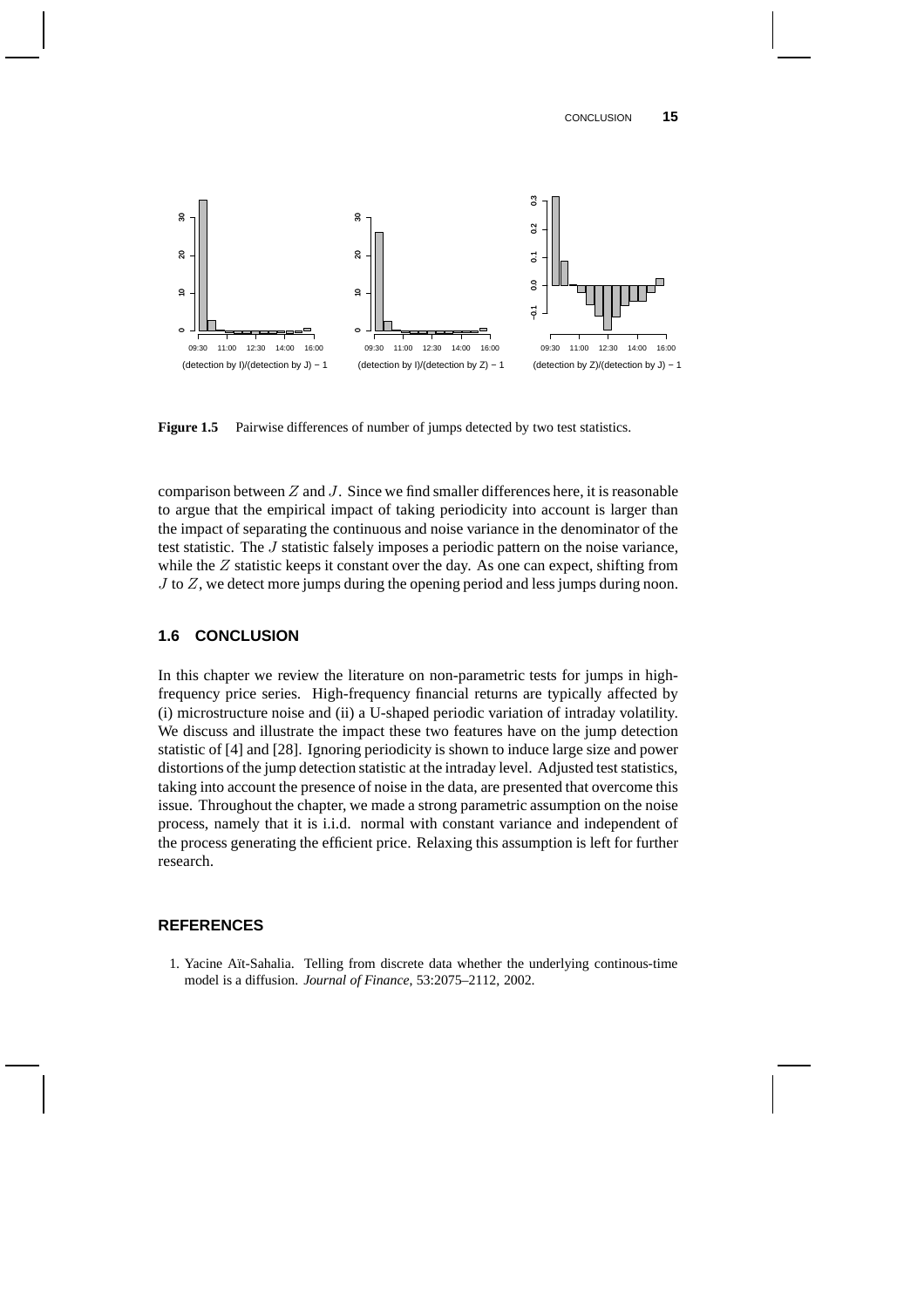- **16** NON-PARAMETRIC TESTS FOR INTRADAY JUMPS: IMPACT OF PERIODICITY AND MICROSTRUCTURE NOISE
	- 2. Yacine Aït-Sahalia, Per A Mykland, and Lan Zhang. Ultra high frequency volatility estimation with dependent microstructure noise. *Journal of Econometrics*, 160:160–175, 2011.
	- 3. Torben G Andersen and Tim Bollerslev. Intraday periodicity and volatility persistence in financial markets. *Journal of Empirical Finance*, 4:115–158, 1997.
	- 4. Torben G Andersen, Tim Bollerslev, and Dobrislav Dobrev. No-arbitrage semi-martingale restrictions for continous-time volatility models subject to leverage effects, jumps and i.i.d. noise: Theory and testable distributional implications. *Journal of Econometrics*, 138:125–180, 2007.
	- 5. Frederico M. Bandi and Jeffrey R. Russell. Microstructure noise, realized volatility and optimal sampling. *Review of Economic Studies*, 75:339–369, 2008.
	- 6. Ole E Barndorff-Nielsen, Peter Reinhard Hansen, Asger Lunde, and Neil Shephard. Designing realised kernels to measure ex-post variation of equity prices in the presence of noise. *Econometrica*, 76:1481–1536, 2008.
	- 7. Ole E Barndorff-Nielsen, Peter Reinhard Hansen, Asger Lunde, and Neil Shephard. Realized kernels in practice: Trades and quotes. *Econometrics Journal*, 12:C1–C32, 2009.
	- 8. Ole E Barndorff-Nielsen and Neil Shephard. Power and bipower variation with stochastic volatility and jumps. *Journal of Financial Econometrics*, 2:1–37, 2004.
- 9. Ole E Barndorff-Nielsen and Neil Shephard. Econometrics of testing for jumps in financial economics using bipower variation. *Journal of Financial Econometrics*, 4:1–30, 2006.
- 10. Tim Bollerslev, Tzuo Hann Law, and George Tauchen. Risk, jumps, and diversification. *Journal of Econometrics*, 144:234 – 256, 2008.
- 11. Tim Bollerslev, Tzuo Hann Law, and George Tauchen. Risk, jumps, and diversification. *Journal of Econometrics*, 144:234–256, 2008.
- 12. Charles S. Bos, Pawel Janus, and Siem-Jan Koopman. Spot variance path estimation and its application to high frequency jump testing. *Tinbergen Institute Dissussion Paper, nr 09-110/4*, 2009.
- 13. Kris Boudt, Christophe Croux, and Sebastien Laurent. Robust estimation of intraweek ´ periodicity in volatility and jump detection. *Journal of Empirical Finance*, 18:353–367, 2011.
- 14. Kris Boudt, Hendrik Ghys, and Mikael Petitjean. Intraday liquidity dynamics of the DJIA stocks around price jumps. *Mimeo*, 2010.
- 15. Kris Boudt and Jin Zhang. Jump robust two time scale covariance estimation and realized volatility budgets. *Mimeo*, 2010.
- 16. Christian T. Brownlees and Giampiero M. Gallo. Financial econometric analysis at ultrahigh frequency: Data handling concerns. *Computational Statistics & Data Analysis*, 51:2232–2245, 2006.
- 17. Peter Carr and Liuren Wu. What type of process underlies options? A simple robust test. *Journal of Finance*, 58(6):2581–2610, 2003.
- 18. Kim Christensen, Roel Oomen, and Mark Podolskij. Pre-averaging estimators of the ex-post covariance matrix. *Journal of Econometrics, forthcoming*, 159:116–133, 2010.
- 19. Jonathan Cornelissen and Kris Boudt. *RTAQ: Tools for the analysis of trades and quotes in R*, 2010. R package version 0.1.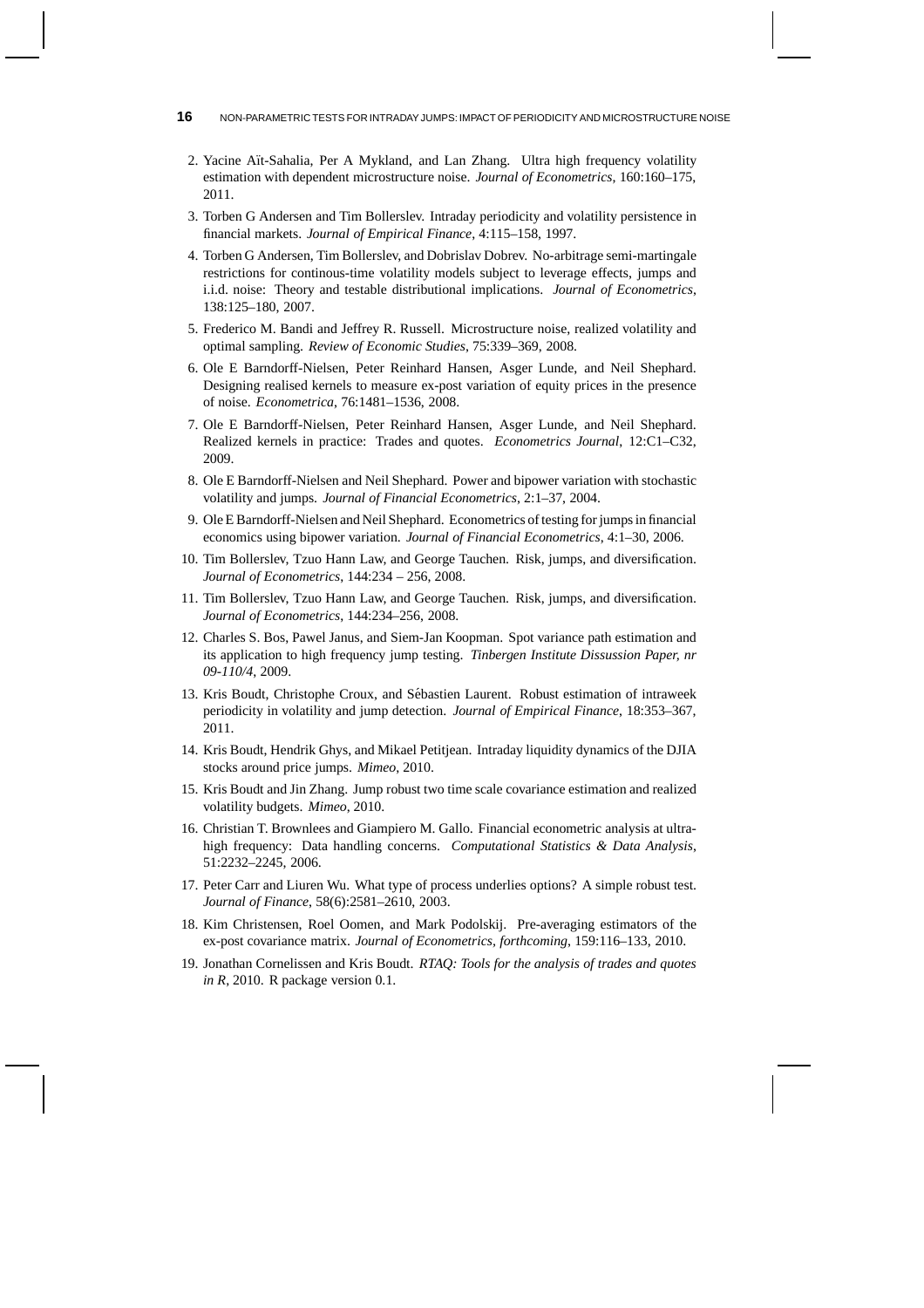- 20. Laurie Davies and Ursula Gather. The identifcation of multiple outliers. *Journal of the American Statistical Association*, 88:782–792, 1993.
- 21. Darrell Duffie and Jun Pan. Analytical value-at-risk with jumps and credit risk. *Finance and Stochastics*, 5:155–180, 2001.
- 22. Xin Huang and George Tauchen. The relative contribution of jumps to total price variance. *Journal of Financial Econometrics*, 3:456–499, 2006.
- 23. Robert A. Jarrow and Eric R. Rosenfeld. Jump risks and the intertemporal capital asset pricing model. *Journal of Business*, 57(3):337–351, 1984.
- 24. Michael Johannes. The statistical and economic role of jumps in continuous-time interest rate models. *Journal of Finance*, 59(1):227–260, 2004.
- 25. Dennis Kristensen. Nonparametric filtering of the realized spot volatility: a kernel-based approach. *Econometric Theory*, 26:60–93, 2010.
- 26. Jerome Lahaye, Sebastien Laurent, and Christopher Neely. Jumps, cojumps and macro announcements. *Journal of Applied Econometrics*, page forthcoming, 2011.
- 27. Suzanne S Lee and Jan Hannig. Detecting jumps from levy jump diffusion processes. *Journal of Financial Economics*, 96:271–290, 2010.
- 28. Suzanne S Lee and Per A Mykland. Jumps in financial markets: a new nonparametric test and jump dynamics. *Review of Financial studies*, 21:2535–2563, 2008.
- 29. Yingying Li and Per A. Mykland. Are volatility estimators robust to modeling assumptions. *Bernouilli*, 13:601–622, 2007.
- 30. Vanessa Mattiussi and Roberto Renó. Spot volatility estimation using delta sequences. *Mimeo*, 2010.
- 31. Robert C. Merton. The impact on option pricing of specification error in the underlying stock price returns. *Journal of Finance*, 31:333–350, 1976.
- 32. Robert C Merton. Option pricing when underlying stock returns are discontinuous. *Journal of Financial Economics*, 3:125–144, 1976.
- 33. Andrew J Patton and Kevin Sheppard. Optimal combinations of realised volatility estimators. *International Journal of Forecasting*, 25:218–238, 2009.
- 34. Mark Podolskij and Mathias Vetter. Estimation of volatility functionals in the simultaneous presence of microstructure noise and jumps. *Bernoulli*, 15:634–658, 2009.
- 35. Roberto Renó. Nonparametric estimation of stochastic volatility models. *Economics Letters*, 90:390–395, 2006.
- 36. George Tauchen and Hao Zhou. Realized jumps on financial markets and predicting credit spreads. *Journal of Econometrics*, 160:102 – 118, 2011.
- 37. Stephen J Taylor and Xinzhong Xu. The incremental volatility information in one million foreign exchange quotations. *Journal of Empirical Finance*, 4:317–340, 1997.
- 38. Viktor Todorov. Variance risk-premium dynamics: The role of jumps. *Review of financial studies*, 23:345 – 383, 2010.
- 39. Yazhen Wang. Jump and sharp cusp detection by wavelets. *Biometrika*, 82(2):385–397, 1995.
- 40. Lan Zhang. Estimating covariation: Epps effect, microstructure noise. *Journal of Econometrics*, 160:33–47, 2011.